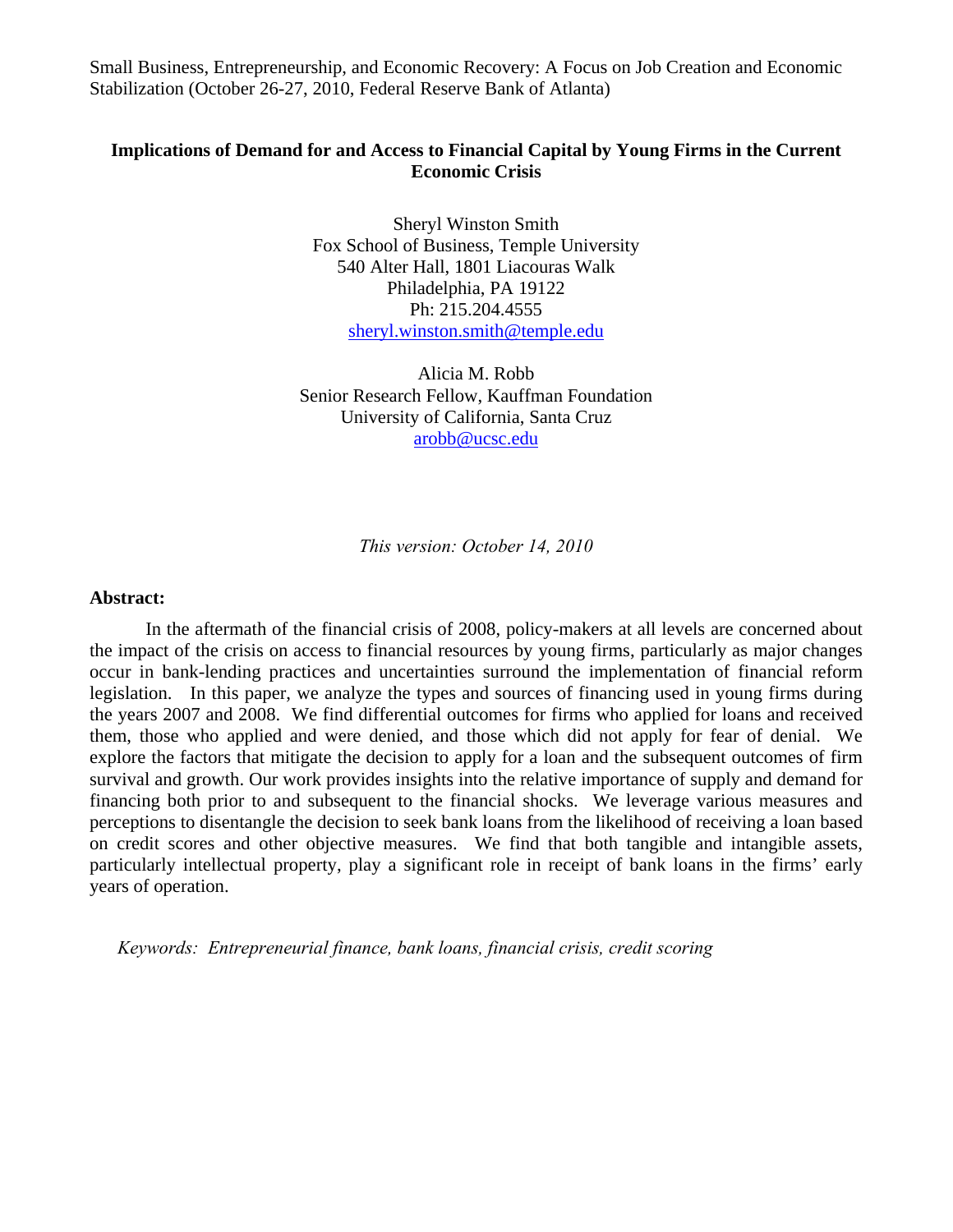## **1 Introduction**

 The economics and finance literature provide strong evidence that sufficient starting capital is a binding constraint for new firms. Entry into entrepreneurship increases with sudden increase in personal wealth, e.g. via bequest (Cagetti and De Nardi (2006)) or external change in taxation rate (Nanda (2008)), and with increased access to bank financing through deregulation and loosening of branching restrictions (Black and Strahan (2002)). Likewise, absence of funds inhibits entry. For example, Evans and Jovanovic (1989) find that borrowing capacity limits entrepreneurial entry; using the National Longitudinal Survey they estimate that new entrepreneurs are limited by 1.5 times the size of their initial assets in starting a new business. In this paper, we analyze the use of bank loans in young firms during their early years of existence, and how these are altered in the wake of the financial shocks of 2008. We focus on the role of 1) tangible and intangible assets and 2) financial performance prior to the crisis in securing a bank loan both prior to and subsequent to the financial crisis. We further differentiate between business bank loans and personal bank loans, and the relative impact of the crisis on these distinct types of debt.

This paper exploits rich information regarding the types and sources of financing used in new firms over the first five years of life in the confidential Kauffman Firm Survey (KFS) microdata, a longitudinal panel study of 4,928 businesses that began operations in 2004. The baseline survey of new businesses has been followed up with four subsequent annual surveys to date in an ongoing effort to track the new business trajectories (Ballou, Barton, Desroches, Potter, Reedy, Robb, Shane and Zhao (2008); Reedy and Robb (2009)). Importantly, the most recent survey spanned the financial shocks of 2008, which occurred in the fourth year of operations for the firms in this survey. In previous work using the KFS data, Winston Smith (2010) provided evidence that banks increase lending to high-technology firms as information asymmetry and inherent uncertainty surrounding the firm are lessened. While high-tech firms account for a relatively small percent of the sample, they are disproportionately likely to survive and contribute to economic growth through employment, revenue,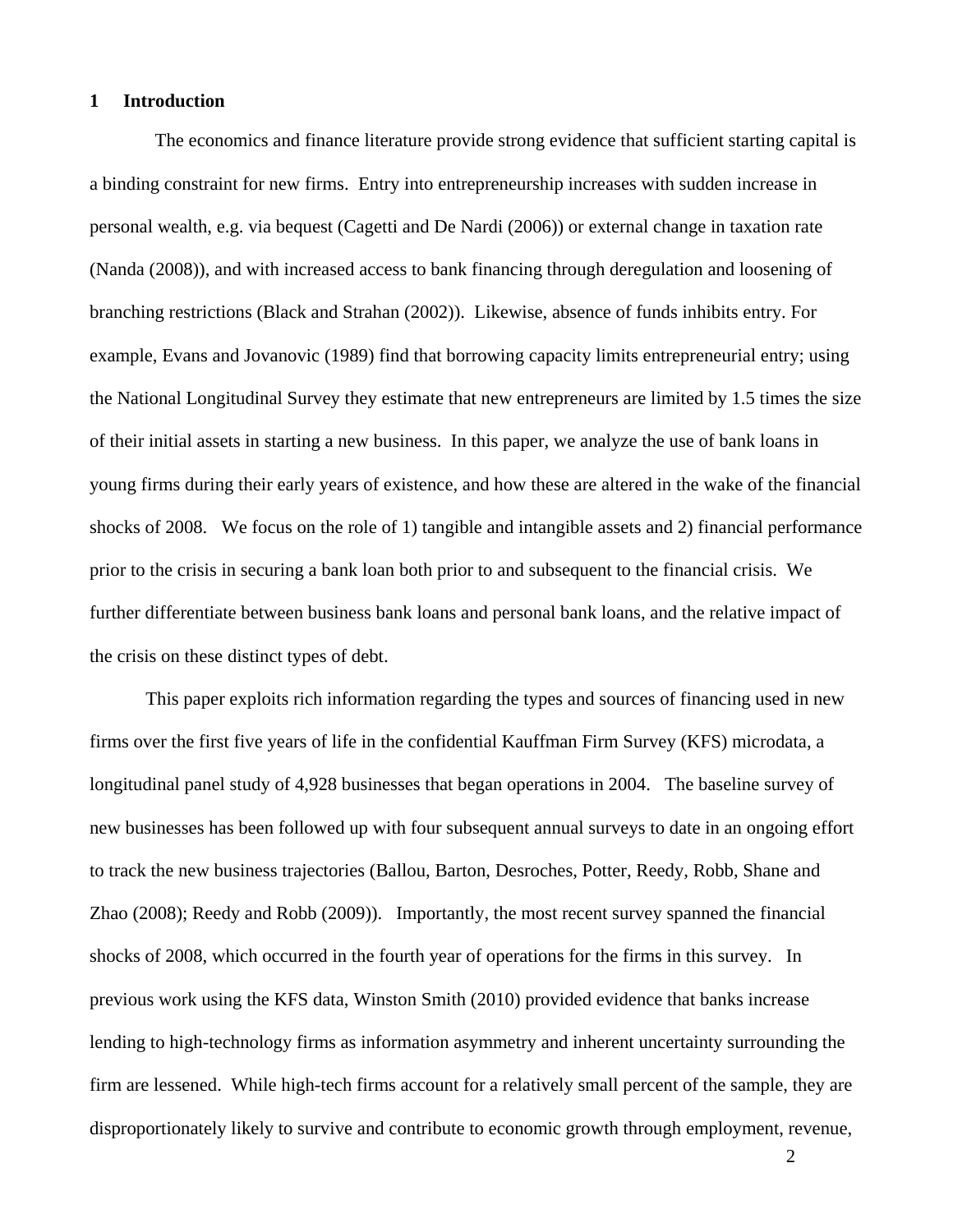and assets. In this paper, we also address the impact on high-tech firms relative to firms in low-tech industries.

The findings in this paper provide important insights for the growing policy debate concerning the constrained credit and lending for small businesses, as well as assessing the relative significance of constrained supply and dampened demand. The paper concludes with a discussion of the factors that contribute to young firm survival and growth, including the relative importance of intangible assets, such as intellectual property, and its role in in mitigating the consequences of the financial crisis and facilitating economic recovery, which have important implications for economic recovery.

## **2 Theoretical Framework**

## *2.1 Banks and New Firm Finance*

In practice, entrepreneurs rely on a mixture of financing options for new companies, often employing both informal and formal sources of capital for early financing, including bank loans and venture capital (Bhide (2000); Parker (2009); Shane (2008 )). In the aggregate, the financing of small businesses in the United States has been a roughly equal mixture debt and equity (Berger and Udell (1998); Haynes and Brown (2009); Robb and Robinson (2010).

Banks are the largest source of external debt and insiders the largest source of equity for small firms in the United States (Haynes and Brown (2009); Robb, Reedy, Ballou, DesRoches, Potter and Zhao (2010). Similar patterns hold in the United Kingdom (Parker (2009)). Chemmanur, He, and Nandy (2009) find that having outside financing prior to IPO increases the likelihood of going public, and that this result holds for both venture capital and bank financing. Banks overall play a substantial role in new firm formation and growth (Ayyagari, Demirguc-Kunt and Maksimovic (2010); Beck, Demirgüç-Kunt and Maksimovic (2008); Kerr and Nanda (2009)). Black and Strahan (2002) show that deregulation of interstate banking and loosening of branching restrictions fostered increased entrepreneurial activity. In a sample of Italian firms, Benfratello, Schiantarelli, and Sembenelli (2008)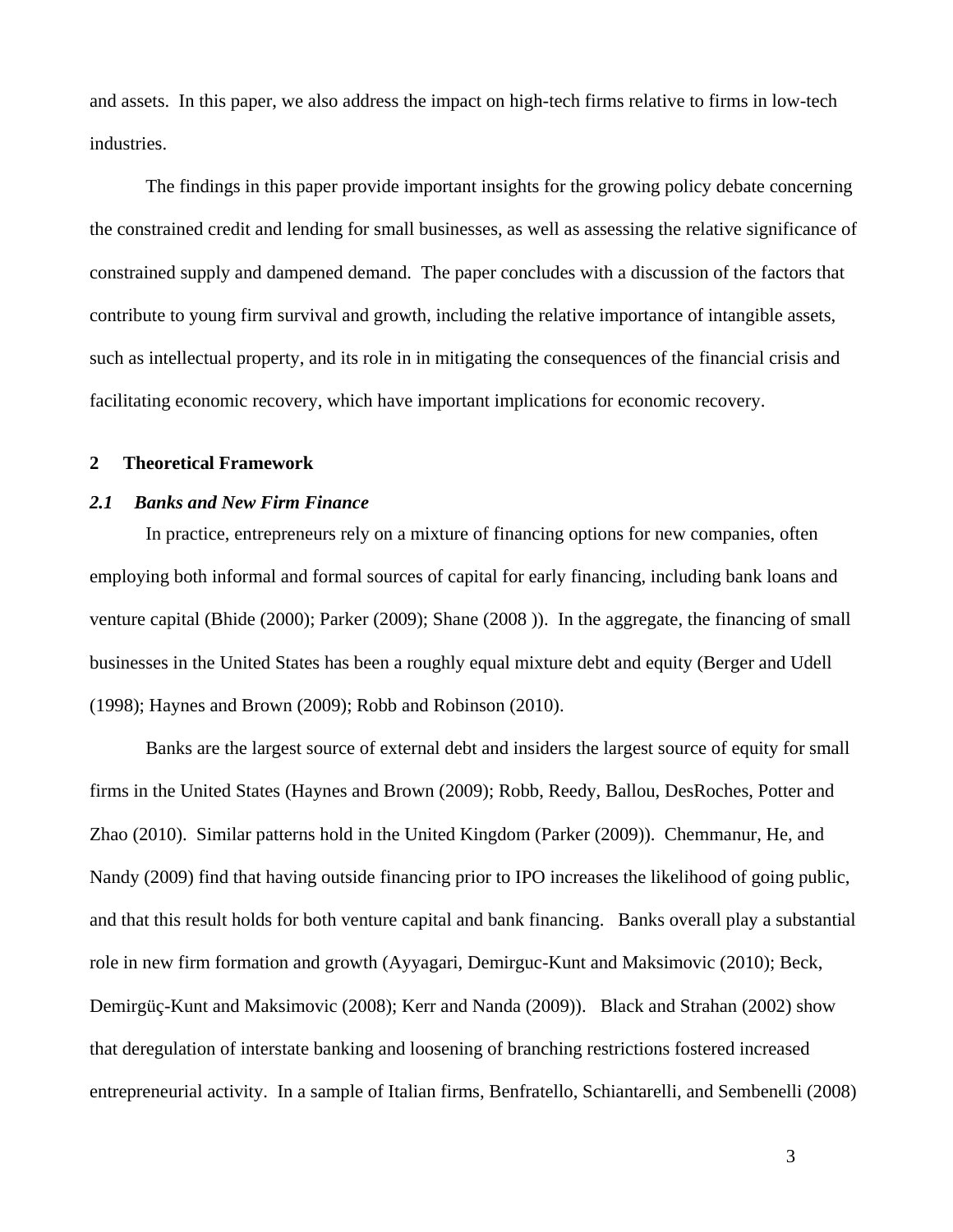find that bank loans facilitate innovation. In a sample of French firms, (Landier and Thesmar (2009)) find that banks provide entrepreneurs with short-term and long-term debt.

Importantly, debt financing places the risk associated with the new firm squarely with the entrepreneur, who must repay regardless of outcome; equity financing spreads the risk between the entrepreneur and the investor but also dilutes the owners' control (Jensen and Meckling (1976)). Equity financing smoothes the financial cost of potential failure, while debt financing amplifies it. However, the entrepreneur may be averse to giving up an equity stake and control, preferring instead to obtain non-dilutive debt financing. For example, recent evidence suggests a growing use of external debt by very young firms, with significant differences among firms in high-technology industries compared with other industries

# *2.2 Information asymmetry and uncertainty in new firm financing*

Significant principal-agent conundrums arise in financing new ventures due to information asymmetry, moral hazard, and adverse selection. The literature on entrepreneurial finance identifies specific features of contracting and allocation of rights as a crucial mechanism for aligning interests under circumstances of information asymmetry and uncertainty. Adverse selection arises when the entrepreneur knows her own ability while the outside investor does not. Amit, Glosten, and Muller model the relationship between information asymmetry and outside financing (1990). Their model suggests that under conditions of information asymmetry outside investors are more likely to be presented with lower quality entrepreneurs, as higher quality entrepreneurs will choose to proceed alone. Analyzing contracts between venture capitalists and portfolio companies, Kaplan and Stromberg (Kaplan and Stromberg (2003)) find that cash flow rights and control rights are allocated separately, and are made contingent upon observable performance measures. Contingencies are included for financial performance, non-financial performance, and milestones. Allocation of different types of rights and specification of contingencies are used as complements. They also find a strong preference for convertible preferred stock amongst the contracts studied. In a separate paper, the same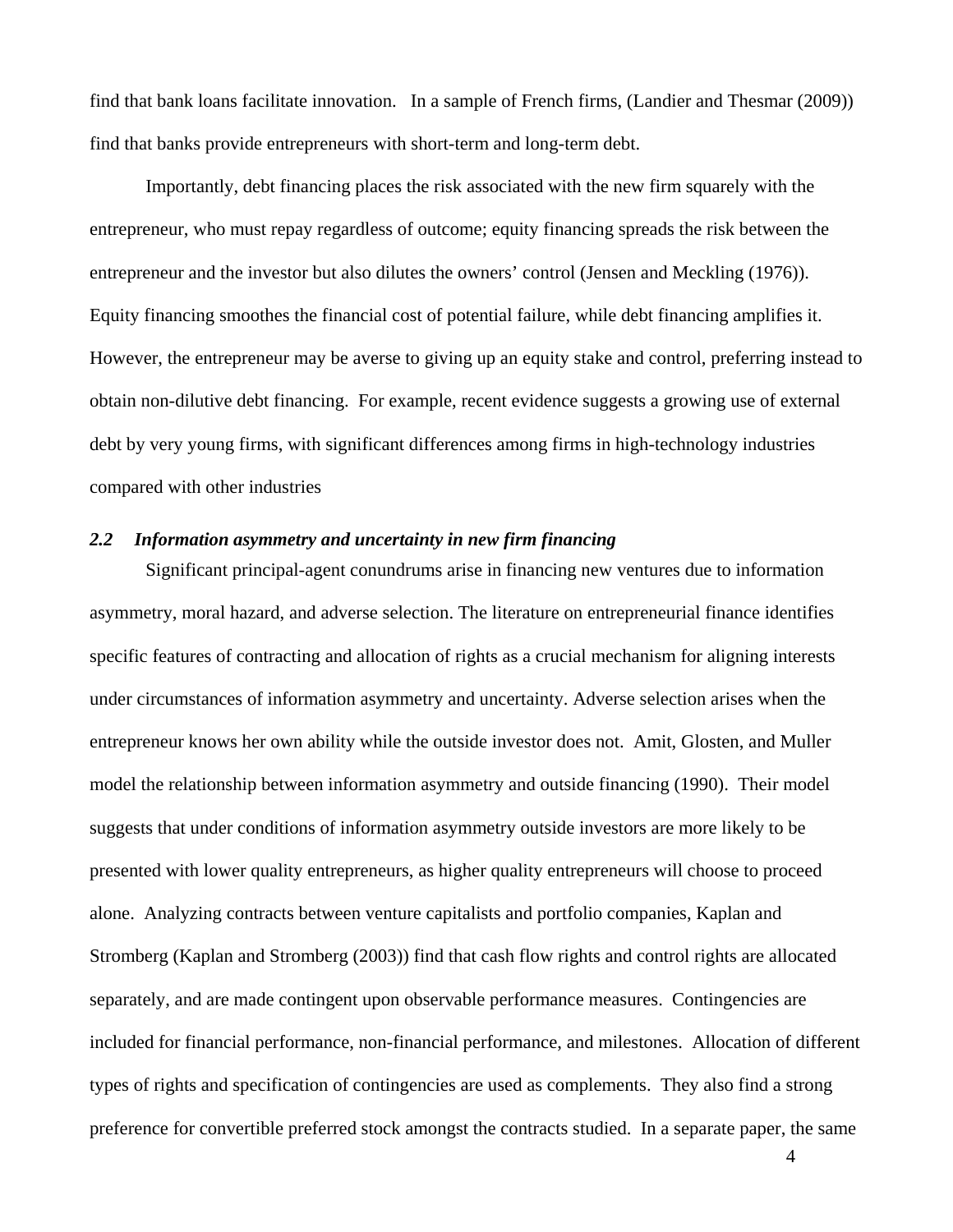authors further associated specific risks with particular contractual terms (Kaplan and Stromberg (2004)). Specifically, they find that venture capitalists are given greater control rights under conditions of greatest information uncertainty between the entrepreneur and the investor. Moral hazard is introduced both when the entrepreneur's effort cannot be monitored and when the investor's commitment cannot be assured. Schmidt (2003) finds that such double moral hazard situations are ameliorated through the use of convertible securities in venture capital contracts. Casamatta (2003) likewise models the use of convertible bonds and preferred equity in aligning interests in VC contracts. She models an entrepreneur who seeks money and advice and a VC who can provide both, compared to "consultants" able to provide advice but not funding. In this circumstance, both entrepreneur and VC must exert effort, which is unobservable, and incentives are aligned through commensurate allocation of cash flow rights. Hellman (2006) models the role of convertible preferred securities in allocating cash flow rights contingent upon exit strategy, i.e. acquisition or IPO.

One key strand within the literature on entrepreneurial finance addresses the preference for debt versus equity financing. In broad terms, the entrepreneur prefers to maintain control rights but generally faces capital constraints, while the investor seeks the highest return for a given level of risk. Importantly, debt financing and equity financing (bank loans compared to venture capital) have different implications for entrepreneurs (Schmidt (2003); Ueda (2004)). Plausible theoretical arguments can be made in favor of the entrepreneur preferring debt financing in order to secure adequate funds while retaining full control rights (Berger and Udell (1998)). However, economic theory also suggests the entrepreneur will prefer to smooth risk by avoiding the necessity to make fixed payments if the firm does not do well, suggesting preference of equity over debt financing.

Inherent information asymmetry makes it difficult for banks to evaluate young firms, particularly in high-technology industries due to the lack of tangible assets and concurrent reliance on knowledge assets, as well as technical and market uncertainty. Banks face greater liquidity constraints than VC firm, leading to preference for collateral, transparent valuation, and other lower risk sectors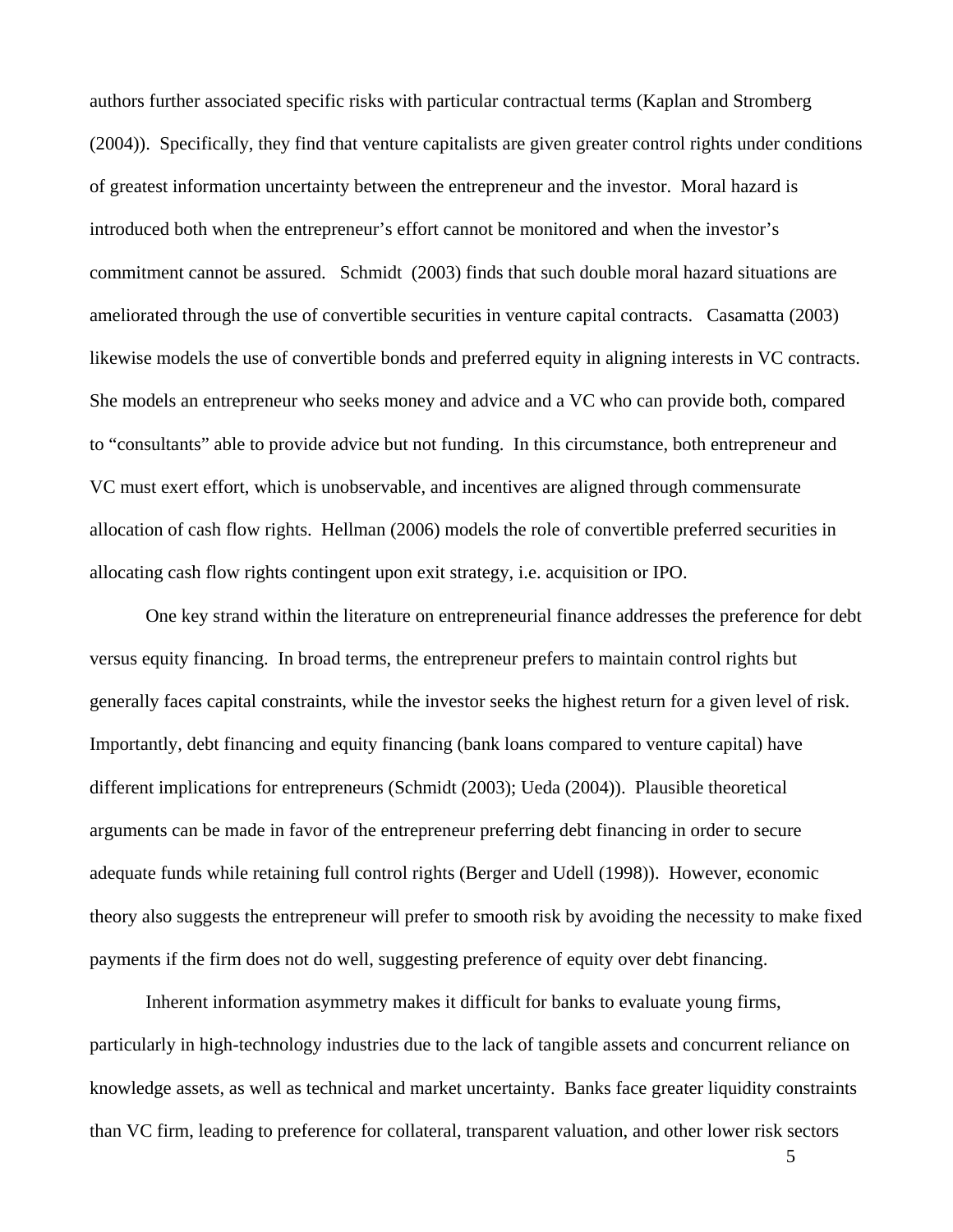(Berger and Udell (1998); Ueda (2004); Winton and Yerramilli (2008)). The information asymmetries associated with new, high tech firms make traditional bank lenders less likely to lend to these firms. Empirical studies support this finding broadly (Cole (2008); Cosh, Cumming and Hughes (2009)). Hellman, Lindsey, and Puri (2008) find that banks use strategic equity investing, i.e. venture capital, to build subsequent banking relationships. Banks use relationship building and the gathering of "soft" information to mitigate information asymmetry.

## **3 Empirical Evidence**

## *3.1 Kauffman Firm Survey (KFS)*

A new panel microdataset is used to explore the types and sources of financing used in new firms at the start and over the first five years of existence. The Kauffman Firm Survey (KFS) is a longitudinal panel study of 4,928 businesses founded in 2004 and tracked over their early years of operation. The panel structure of the data covers the first five years of operation of the firm, and thus the results provide critical insights into how firms are financed in the earliest years of life, and the relationship to subsequent outcomes. Detailed data are gleaned on the nature of new business formation activity including internal and external sources of financing, firm size and focus, and data related to the characteristics, experience and human capital and of the entrepreneur (Ballou, Barton, Desroches, Potter, Reedy, Robb, Shane and Zhao (2008); Reedy and Robb (2009)). Data were collected in the baseline survey of new businesses started in 2004, and subsequent annual surveys. The businesses in this sample all came into existence in 2004, with business start defined in terms of state unemployment insurance paid, FICA, Schedule C income reported on personal income tax, EIN, or the presence of legal status. Some of the key variables are summarized in Table 1 and discussed in greater detail below.

#### **Sample and summary statistics**

The KFS data are based on a large sample of a wide spectrum of industries, oversampled on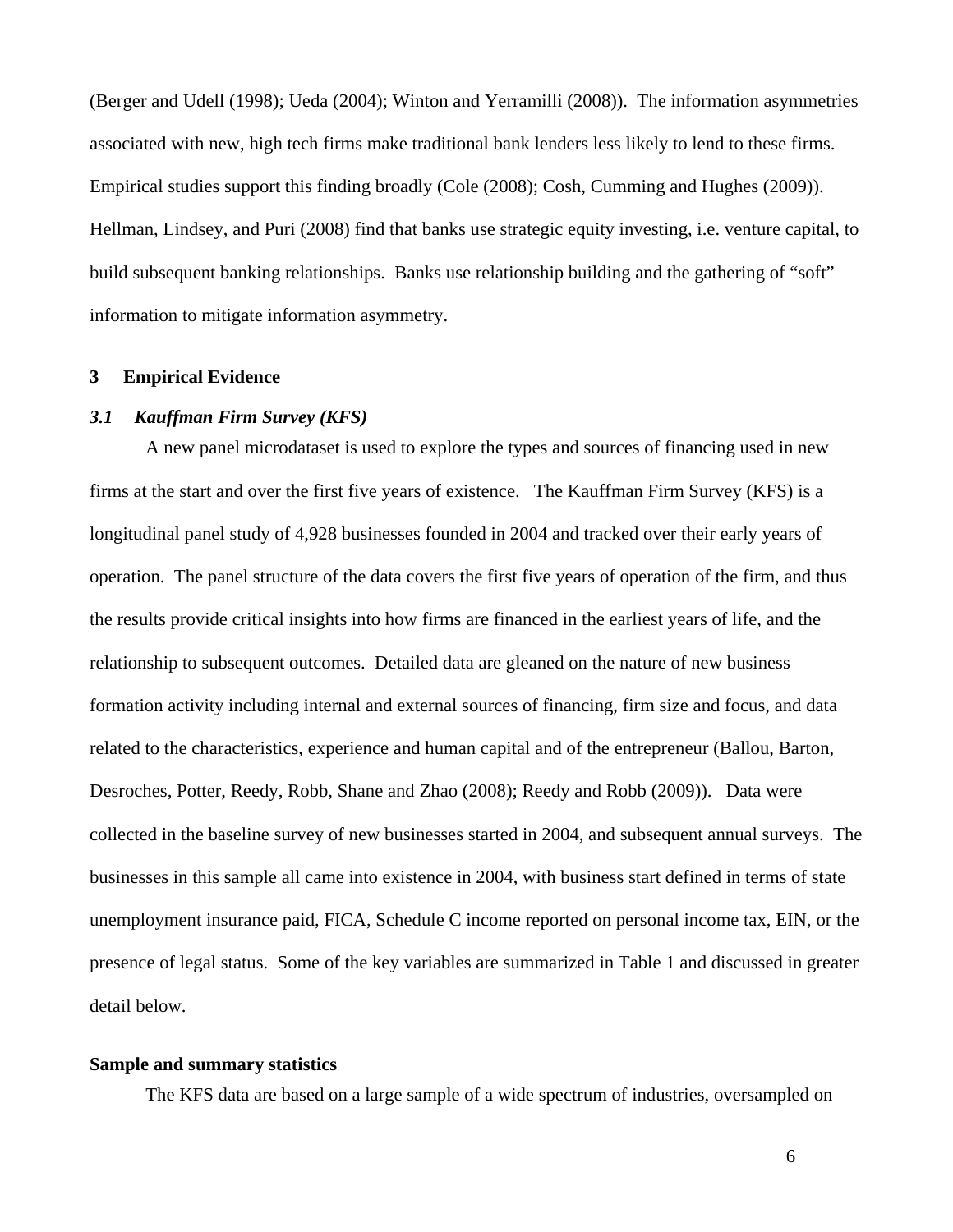high-technology to insure inclusion in sampling frame. Firms are oversampled with known weights, allowing econometric approaches to account for clustered errors arising from stratified sampling (Wooldridge (2002)). The breadth of industry inclusion and flexibility in measuring high-technology industries enable us to gather insights into the dynamic relationship between financing and innovation in industries where innovation is most likely.

These data offer additional advantages for examining new firm financing and testing the relationship between initial financing choice and the subsequent innovation trajectory of the firm. First, many studies of new firms are innately subject to survivor bias when studies are limited to firms that receive particular forms of financing, such as venture capital or even angel financing, in which not all firms survive long enough to reach that point, or studies of firms that go public, which must by necessity have survived long enough to issue public securities. In the KFS data firms all began operations in 2004, and thus the sample does not suffer from inherent survivor bias. The inclusion of a range of industries facilitates comparison between and among distinct types of sectors. Multiple levels of sensitivity to industry differences are considered here. The U.S. Bureau of Labor Statistics and the National Science Foundation provide guidelines for categorizing technology-generating and technology-employing industries (Hecker (2005)).

# **4 Model and Empirical Approach**

Our model draws on standard assumptions in the banking literature (Gorton and Winton (2003)). We model the decision to apply for a bank loan in year *t* as a function of growth prospects and degree of credit/liquidity constraint as well as control variables for industry, firm size, and owner characteristics (Chava and Purnanandam); Edelstein (1975)). We are further interested in the role of information asymmetry in mediating the loan application and approval process. We proxy for information asymmetry in several ways. Particularly for a new firm, having a credit rating inherently reduces the information asymmetry between loan applicant and lender(Gorton and Winton (2003)).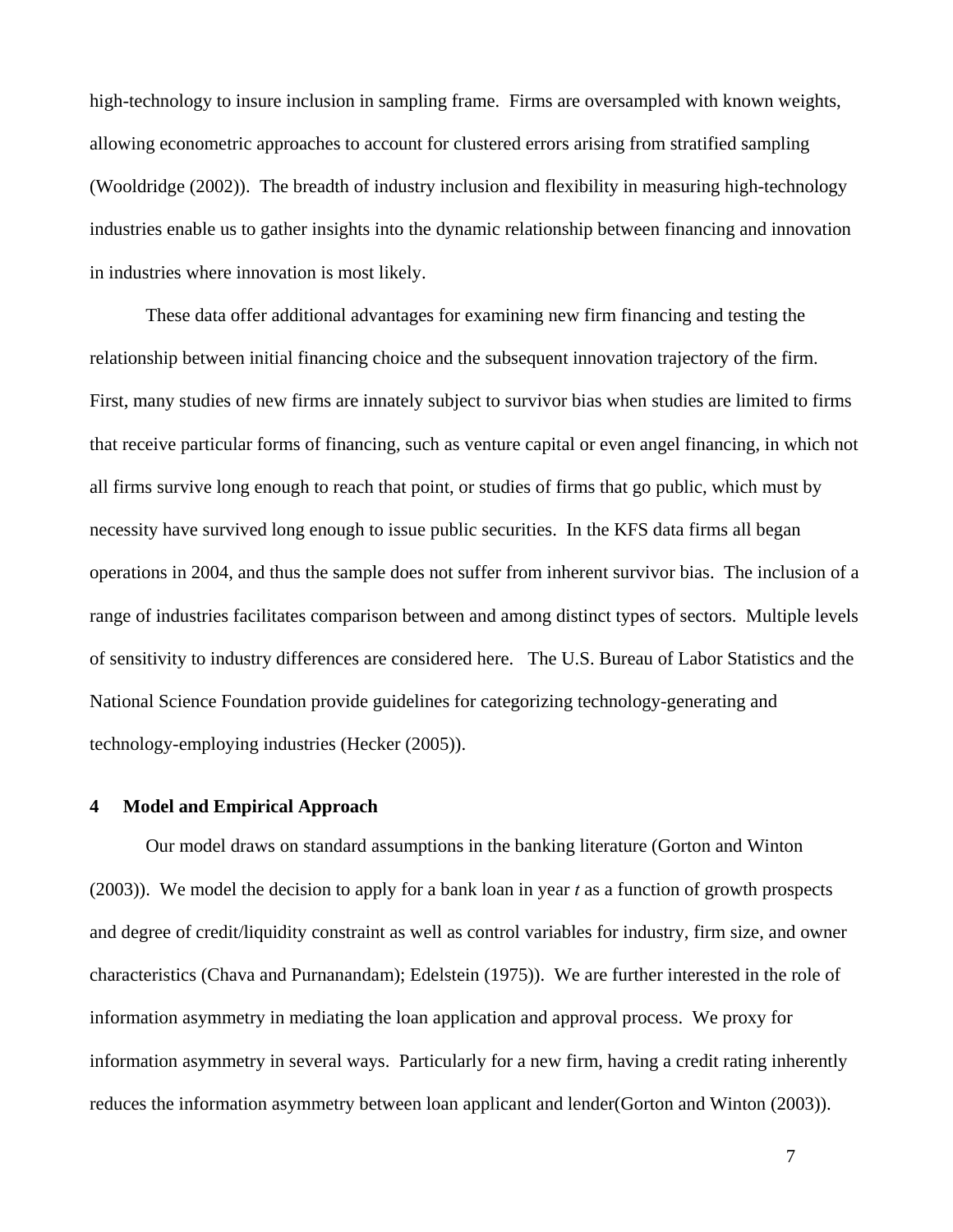We use the actual information contained in the Dun & Bradstreet credit score to create dummies for high creditworthiness, medium creditworthiness, and low creditworthiness and include these as a predictor of applying for a loan as well as the loan application outcome. The credit score provides significant information to the lender about the creditworthiness of the applicant, thereby reducing the information asymmetry dramatically. Asset tangibility plays a significant role in bank lending decisions. As well, we follow a growing interest in the role of intellectual property in bank lending decisions (Winston Smith (2010)).

Following a large literature, we include controls for firm and owner characteristics that have been shown to affect likelihood of bank borrowing. Firm characteristics include industry, legal form of ownership, and team ownership. Owner characteristics include race, ethnicity, gender, and age. We also include measures of the owners' human capital, including education, years of prior industry experience, and prior startup experience.

Finally, we are interested in trying to dissect financial and behavioral aspects of the loan process. To this purpose we characterize *loan demand* as a function of observable financial and performance measures (extent of credit constraint primarily, profit/revenue in previous year) and a function of behavioral characteristics (optimism, risk, fear of denial).

The equation for who applies for a loan, *S*, can be expressed as a function of the following characteristics:

$$
S = \beta_0 + \beta_j \text{growth} + \beta_k \text{constrained} + \beta_l \text{behavioral} + \beta_x \text{firm} + \beta_y \text{entrepresentation} + \varepsilon \tag{1}
$$

The second stage equation for likelihood of the loan being approved, *A,* can be expressed as a function of the following characteristics:

$$
A = \delta_{0+} \delta_{1} growth + \delta_{2} asymmetry + \delta_{3} growth + \delta_{4} antrepreneur + \mu \quad (2)
$$

Comparing equation 1 and equation 2 above we see that the decision to apply for a loan can be identified through the measures of credit or liquidity constraint and the likelihood of approval can be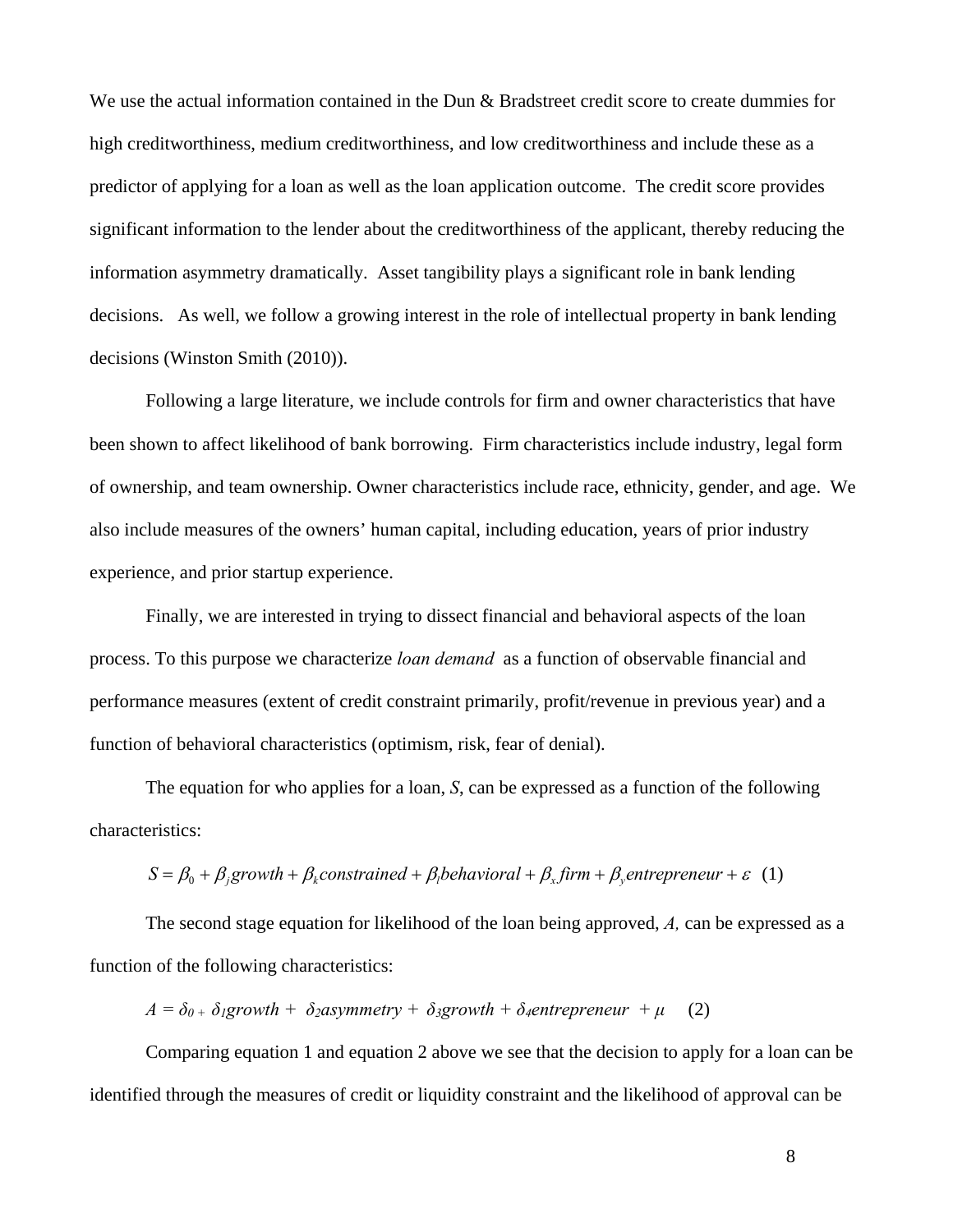identified through the degree of information asymmetry between the entrepreneur and the lender.

In our empirical approach we first estimate separate maximum likelihood probit regressions on the probability of applying for a loan and the probability of receiving a loan. We then carry out twostage analysis taking into account that individuals first decide whether or not to apply for a loan and then estiamte the likelihood of approval, conditional on the decision to apply. Results are described below and summarized in Tables 2-4.

# **5 Results**

### *5.1 Univariate analysis*

Variable means are shown in Table 1. Comparing high-tech firms with non-high-tech firms, the table shows that high-tech firms have a lower representation of female owners and have more educated owners with greater industry and startup experience. Relative to to other firms, high-tech firms are more often organized as corporations, and are more likely to be located in metropolitan areas rather than rural areas. Not surprisingly, high tech firms also are more likely to have intellectual property (patents, trademarks, or copyrights) and to have a larger share of employees working in R&D.

The variables describing behavioral characteristics are of particular interest in this study, as these might be important determinants of demand for and access to credit. However, most of these variables were only collected in the latest round of the KFS survey. The first variable takes a value of 1 when firm owners decided not to seek a new loan at some point when they needed credit for fear of having their loan application turned down. High-tech firms have a slightly lower average for this variable. The next variable takes the value of 1 whenever the firm did not meet the owner's growth expectation during the first five years. A higher share of high-tech entrepreneurs had expectations that were not realized than non-high-tech entrepreneurs. Both high-tech and non-high-tech firms have similar expectations for future revenue growth, received similar help from outside sources (universities, governments, or non-for-profits), and attributed a similar level of importance to the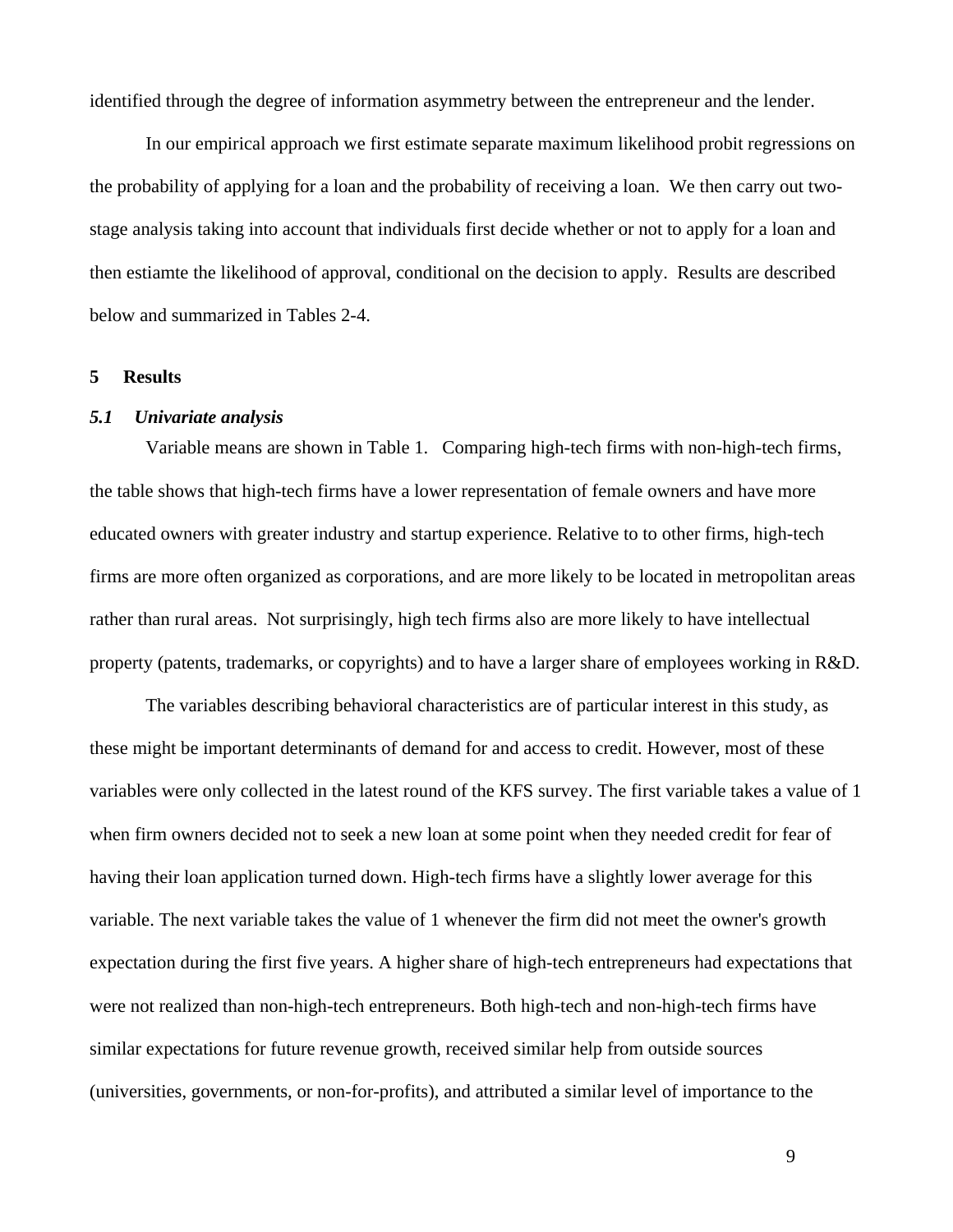impact of the economic crisis on their business operations. Owners of high-tech firms, however, were more likely to be pessimistic in the face of uncertainty than owners of non-high-tech firms.

#### *5.2 Multivariate analysis*

Table 2 presents the results of a probit model estimating the determinants of the choice to apply for a new loan. The first column presents the results on both years of analysis. This baseline specification shows that those firms that had negative expectations of receiving a loan were more likely to apply for a new loan. When comparing the impact for high-tech and non-high-tech firms, the interaction suggests that this "fear" variable had the most impact for high-tech firms in deciding whether to seek a new loan. Firms whose owners felt the economic crisis had a large impact on their business and those that received help from outside entities were also significantly more likely to seek a new loan.

The demographic characteristics that have the largest impact of the choice to apply for a new loan are whether the owner had a college degree and the presence of multiple owners. Previous startup experience is also positively related to loan demand. Regarding firm characteristics, the features that have the largest impacts on the decision to seek a new loan are whether the firm is incorporated and whether the firm is located in a rural area. Larger values of the PPE/Assets ratio are also positively associated with loan demand. Previous access to financing, through business credit cards, lines of credit, and trade credit, is also a significant determinant of loan demand. Interestingly, credit score does not seem to play a role in most specifications. The exception is in the last specification where it is shown that a high-credit rating is a positive determinant for non-high-tech firms, while high-tech firms with high credit scores are actually less likely to seek a new loan.

Table 3 presents the results from a similar set of analyses looking at whether the firm's application for loan was denied or approved. Unfortunately the number of respondents for this variable is significantly lower than that of the rest of the survey. For this reason the specifications in the models presented are more parsimonious than the models for loan demand. Across all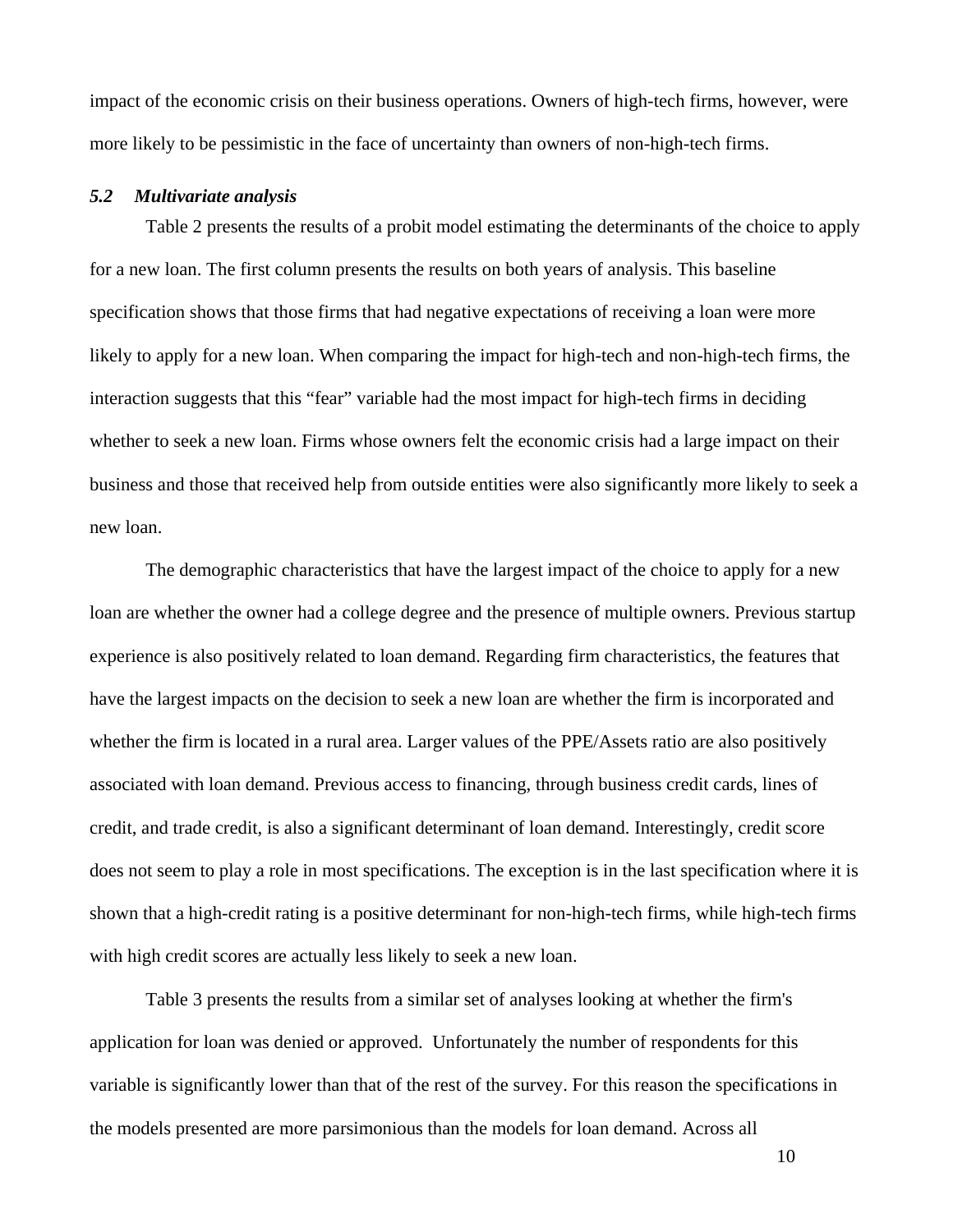specifications we see that fear of being rejected is a strong predictor of being denied a loan. When examining this impact by high-tech status we see that high-tech firms were more likely to be rejected if they were afraid this might happen. Similar comparisons by high-tech status show that high-tech firms were punished more severely when they did not meet their own past growth expectations, when they had low growth expectations for the future, and when their owners had a negative attitude when facing uncertainty. On the contrary, the impact of outside help and a negative shock due to a bad economy were indicators of loan approval. One can interpret these results in a learning context where high-tech firms face higher initial uncertainty of survival. In such a context, poor initial results will restrict access to credit more quickly for high-tech firms relative to non-high-tech firms. Interestingly, as well, the impact of policies to help young businesses seem to have a larger impact on high-tech firms.

Demographic characteristics of the owners, firm characteristics, and previous performance play a large role in determining who gets their loan approved, compared with their relatively low predictive power for who seeks a loan in the first place. Black, female, and older owners seem to fare worse when seeking a loan than their non-black, male, and younger counterparts. Having a college degree was only significant in one specification, but seemed to play a large role. Incorporation is a good predictor of loan approval, as is high previous profits. This last result is in contrast to the results in Table 2, where previous profits did not play a significant role.

### *5.3 Two-stage analysis*

In the two-stage analysis we predict the likelihood of loans being approved, condtional on selection into applying for a loan. We estimate a maximum likelihood probit model with a Heckman sample selection correction in the first stage. In all models our first stage selection equation includes a subjective (behavioral) and an objective measure. Both the behavioral variable, *fear of denial*, and the existing loan ratio, *bankloan ratio*, are significant in the first stage selection equation, indicating the appropriateness of these choices.

Controlling for this selection bias reveals additional nuances in our results along several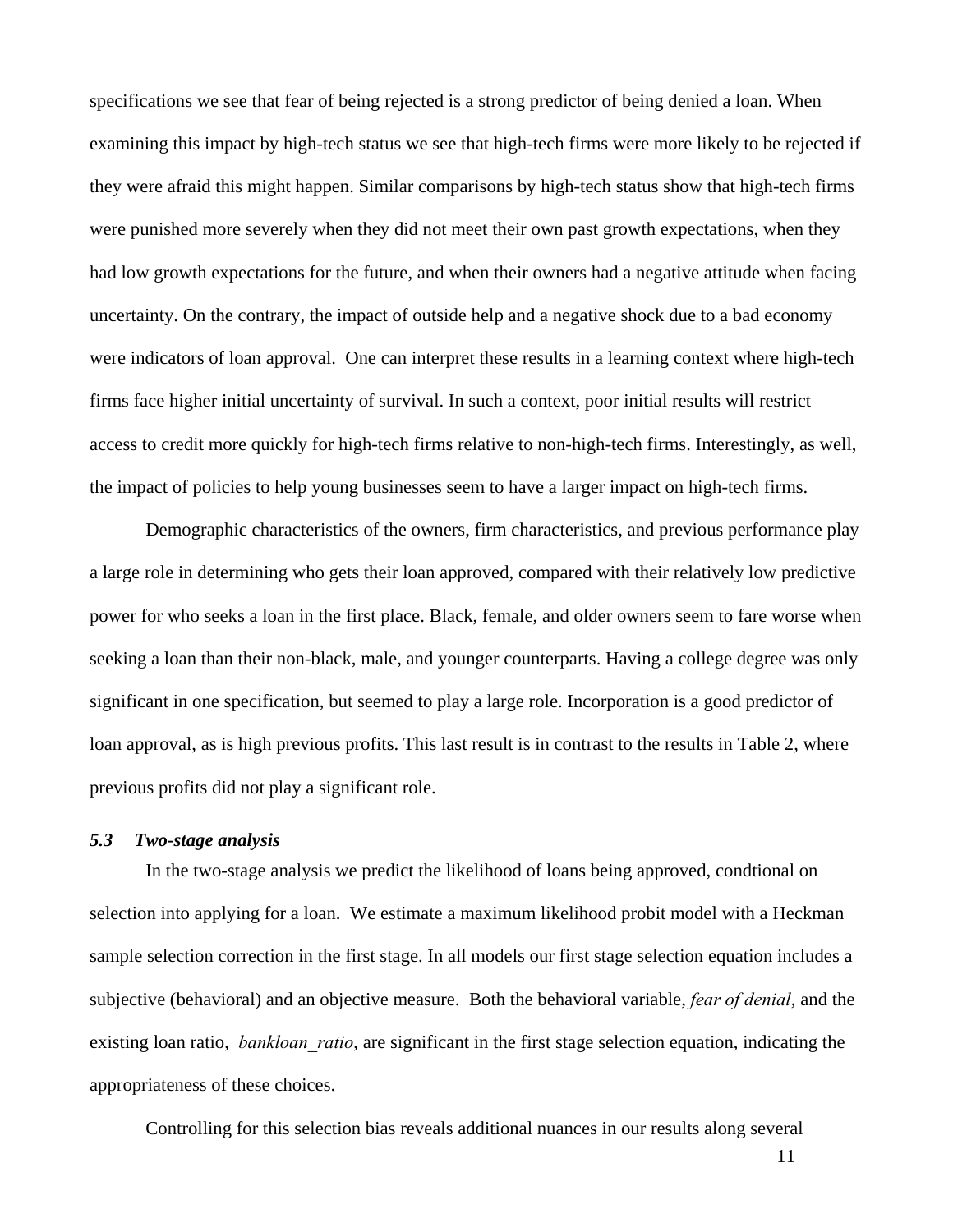dimensions. We concentrate our discussion on the models in Column 4 and Column 5 of Table 4, which present results from the full model including behavioral variables (Column 4) and interactive variables to allow for differential effects in high tech industries (Column 5). In Column 5, we see that the coefficient on *black* is negative and significant ( $p < 0.05$ ), after controlling for selection bias. Legal incorporation, *corp*, is associated with greater likelihood of loan approval (p<.01). Having access to other forms of credit in the form of trade credit, *tradecredit*, is also associated with a higher likelihood of approval  $(p<0.01)$ . On the other hand, having a business credit card, is associated with lower likelihood of approval  $(p<.01)$  while having business line of credit is insignificant. Taken together, these several variables suggest a nuanced relationship between degree of credit constraint and the types of alterative credit available to a new firm.

Turning our attention to Column 5, in addition to the results discussed above, several additional nuances are clear. After we control for selection bias, the behavioral variables continue to be important predictors of the likelihood of loan approval only in conjunction with high tech firms. In particular, fear of having a loan application denied magnifies the likelihood of loans being not approved in high tech indutries, *high\*didnotapply*, while optimistic expectations, *high\*future*, increases the likelihood of loan approval in those industries.

One unexpected resulted is the negative coefficient on *startup experience* (p<.01)*.* A possible interpretation of this result is that previous startup experience may have resulted in business closure or failure, which is not captured in the survey but would be known to banks. Logically, having started a business that failed in the past might lead to lower likelihood of new loan approvals.

Interestingly, the coefficient on *high credit score* is not significant alone, but is positive and highly significant when interacted with the dummy variable for high tech industries ( $p<0.01$ ), suggesting that the information revealed through verified creditworthiness is particularly valuable in the context of informationally opaque firms, which is often inherent in high-tech industries.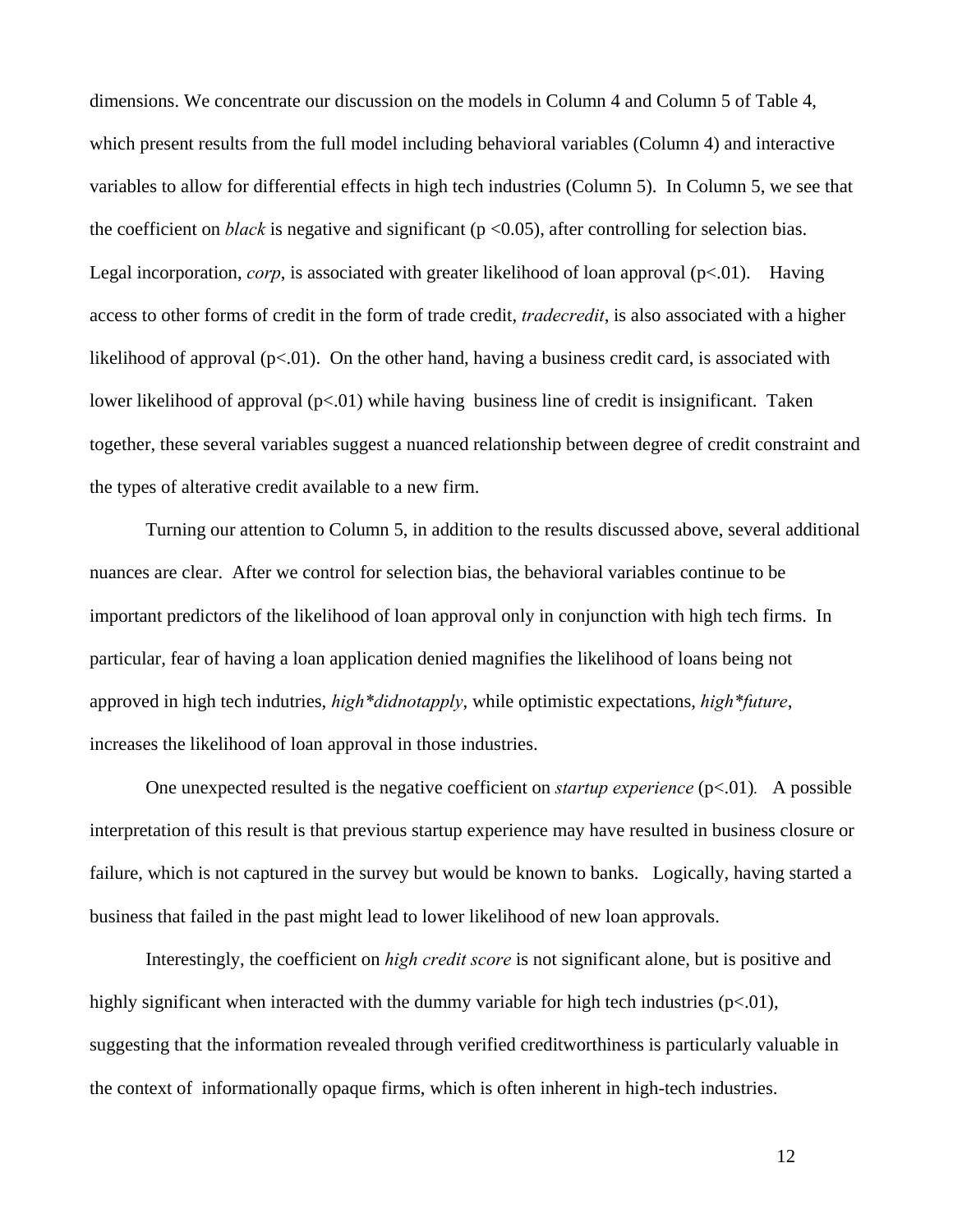## **6 Discussion and Policy Implications**

From these results we see that a nuanced relationship exists between the young firms' access to financial resources and key characteristics of the entrepreneur, the firm, and capital constraints within the context of a turbulent economy. In future work, we investigate more carefully the relationship between information transparency and the ability of entrepreneurs to procure adequate capital for their firms. The role of external validation in the form of outside equity holders and credit history are explored.

This work has important implications for policy and policymakers at all levels. In particular, given the role of young firms and entrepreneurs in job creation and economic growth, policymakers need to consider ensure that entrepreneurs and credit worthy firms are able to secure adequate financial resources for growth and success. In addition, this work provides policy makers additional insight into young technology-based firms, which are important contributors to the U.S. economy. Securing funding for new technology-based firms is particularly problematic, however, since many such firms are built upon intellectual capital rather than on physical assets, so it is difficult to determine the value and prospects of the firm. Ensuring these firms have adequate access to financial capital will enable them to continue to drive innovation, growth, and job creation in the U.S. economy.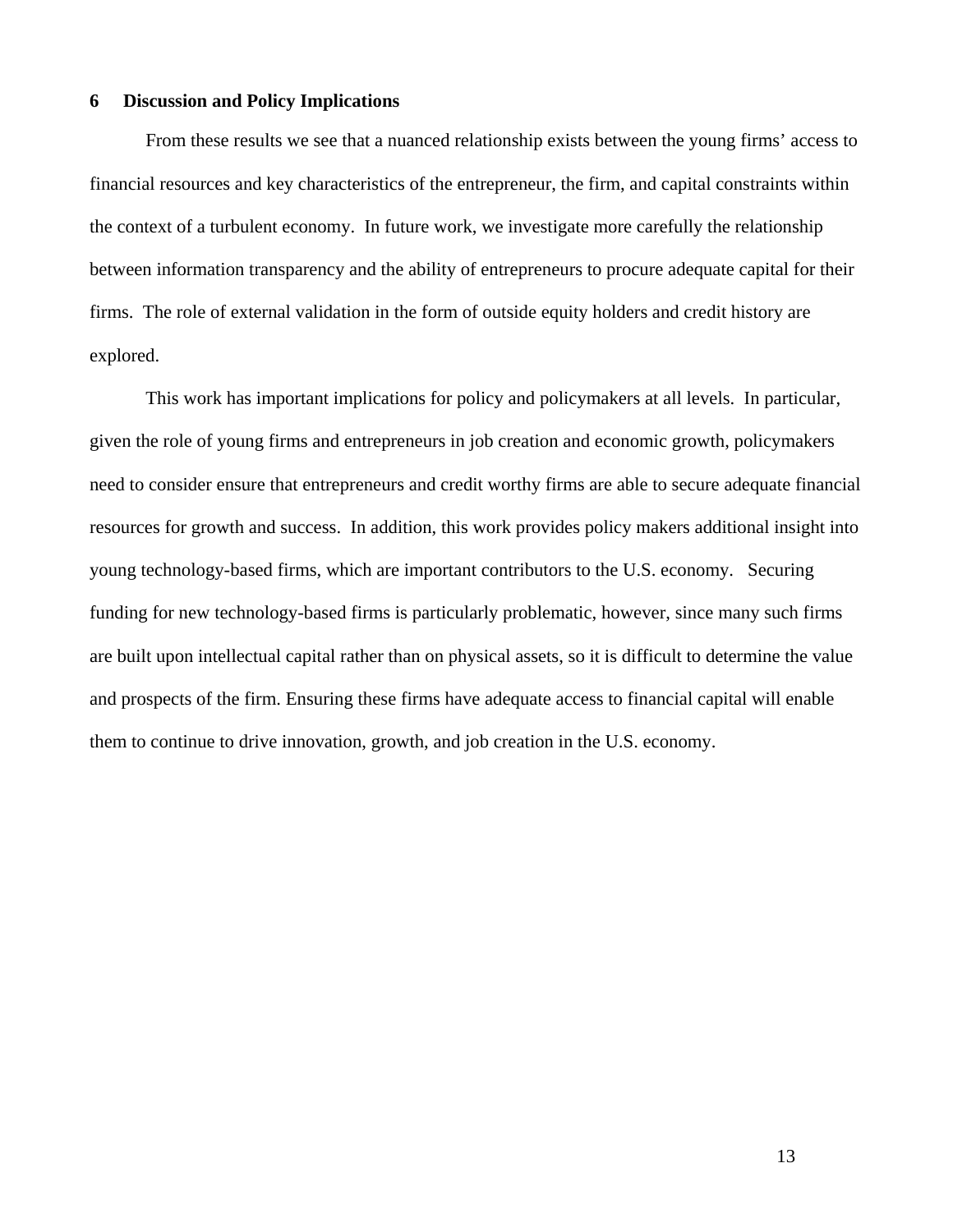|                                          |                  |            | Non-High    |            |                  |            |
|------------------------------------------|------------------|------------|-------------|------------|------------------|------------|
|                                          | <b>All Firms</b> |            | <b>Tech</b> |            | <b>High-Tech</b> |            |
| Obs                                      | 4022             |            | 3432        |            | 590              |            |
|                                          |                  |            |             |            |                  |            |
| <b>Outcomes</b>                          | mean             | se         | mean        | se         | mean             | se         |
| Applied for New Loan                     | 0.1238           | 0.0076     | 0.1205      | 0.0080     | 0.1670           | 0.0250     |
| Always Approved for Loan                 | 0.6691           | 0.0313     | 0.6735      | 0.0335     | 0.6274           |            |
| Revenue (mill)                           | 0.5583           | 0.0364     | 0.5475      | 0.0387     | 0.6912           |            |
| Profit (mill)                            | 0.0476           | 0.0239     | 0.0552      | 0.0255     | $-0.0529$        | 0.0396     |
| <b>Behavioral Characteristics</b>        |                  |            |             |            |                  |            |
| Did not apply out of Fear                | 0.1887           | 0.0091     | 0.1895      | 0.0096     | 0.1783           | 0.0258     |
| Did not Meet Expected Growth             | 0.3435           | 0.0087     | 0.3409      | 0.0091     | 0.3822           | 0.0254     |
| Future Revenue less than 5%              | 0.2256           | 0.0076     | 0.2258      | 0.0079     | 0.2228           | 0.0226     |
| Economic Crisis has a Significant Effect | 0.2558           | 0.0080     | 0.2579      | 0.0084     | 0.2248           | 0.0217     |
| Personal Outlook in Uncertainty          | 0.0906           | 0.0051     | 0.0886      | 0.0053     | 0.1212           | 0.0176     |
| <b>Outside Help</b>                      | 0.6074           | 0.0089     | 0.6066      | 0.0094     | 0.6190           | 0.0254     |
| <b>Owner Characteristics</b>             |                  |            |             |            |                  |            |
| <b>Black</b>                             | 0.0856           | 0.0052     | 0.0859      | 0.0055     | 0.0815           | 0.0157     |
| Female                                   | 0.3096           | 0.0064     | 0.3204      | 0.0068     | 0.1492           | 0.0150     |
| Hours Worked by Owner                    | 42.376           | 0.4416     | 42.381      | 0.4625     | 42.301           | 1.3585     |
| Owner Age                                | 44.859           | 0.1997     | 44.857      | 0.2099     | 44.891           | 0.5444     |
| College Degree or Higher                 | 0.4844           | 0.0091     | 0.4704      | 0.0095     | 0.6921           | 0.0240     |
| Work Experience                          | 0.4405           | 0.0090     | 0.4301      | 0.0094     | 0.5945           | 0.0267     |
| Previous Startup                         | 0.4238           | 0.0090     | 0.4197      | 0.0095     | 0.4840           | 0.0266     |
| <b>Firm Characteristics</b>              |                  |            |             |            |                  |            |
| Comparative Advantage                    | 0.6167           | 0.0089     | 0.6102      | 0.0094     | 0.7128           | 0.0243     |
| Product                                  | 0.5127           | 0.0091     | 0.5116      | 0.0095     | 0.5284           | 0.0262     |
| Home base                                | 0.4970           | 0.0091     | 0.4946      | 0.0095     | 0.5329           | 0.0269     |
| High Tech                                | 0.0632           | 0.0031     | 0.0000      | 0.0000     | 1.0000           |            |
| <b>Multiple Owners</b>                   | 0.5628           | 0.0091     | 0.5626      | 0.0095     | 0.5653           | 0.0264     |
| Corporate Form                           | 0.1870           | 0.0070     | 0.1808      | 0.0073     | 0.2802           | 0.0234     |
| <b>High Credit Score</b>                 | 0.5290           | 0.0091     | 0.5245      | 0.0096     | 0.5963           | 0.0264     |
| Rural                                    | 0.1665           | 0.0065     | 0.1702      | 0.0069     | 0.1122           | 0.0174     |
| PPE/Asset Ratio                          | 0.3525           | 0.0083     | 0.3582      | 0.0088     | 0.2767           | 0.0202     |
| RD Emp/Emp Ratio                         | 0.1044           | 0.0057     | 0.1003      | 0.0059     | 0.1663           | $0.0186\,$ |
| <b>Trade Credit</b>                      | 0.5257           | 0.0091     | 0.5290      | 0.0096     | 0.4778           | 0.0265     |
| Log(Emp)                                 | 0.8286           | 0.0222     | 0.8117      | 0.0234     | 1.0502           | 0.0665     |
| Log(Assets)                              | 0.1081           | 0.0067     | 0.1066      | 0.0071     | 0.1305           | 0.0162     |
| Insider Financing/Total Financing Ratio  | 0.0554           | 0.0053     | 0.0552      | 0.0055     | 0.0572           | 0.0176     |
| Has Bus. C.Card                          | 0.1654           | 0.0068     | 0.1669      | 0.0071     | 0.1437           | 0.0182     |
| Has Bus. C.LIne                          | 0.0779           | 0.0049     | 0.0772      | 0.0051     | 0.0881           | 0.0133     |
| Has Intellectual Property                | 0.1204           | $0.0058\,$ | 0.1132      | $0.0060\,$ | 0.2284           | 0.0209     |

*Notes:* Survey weighted sample means and adjusted standard errors.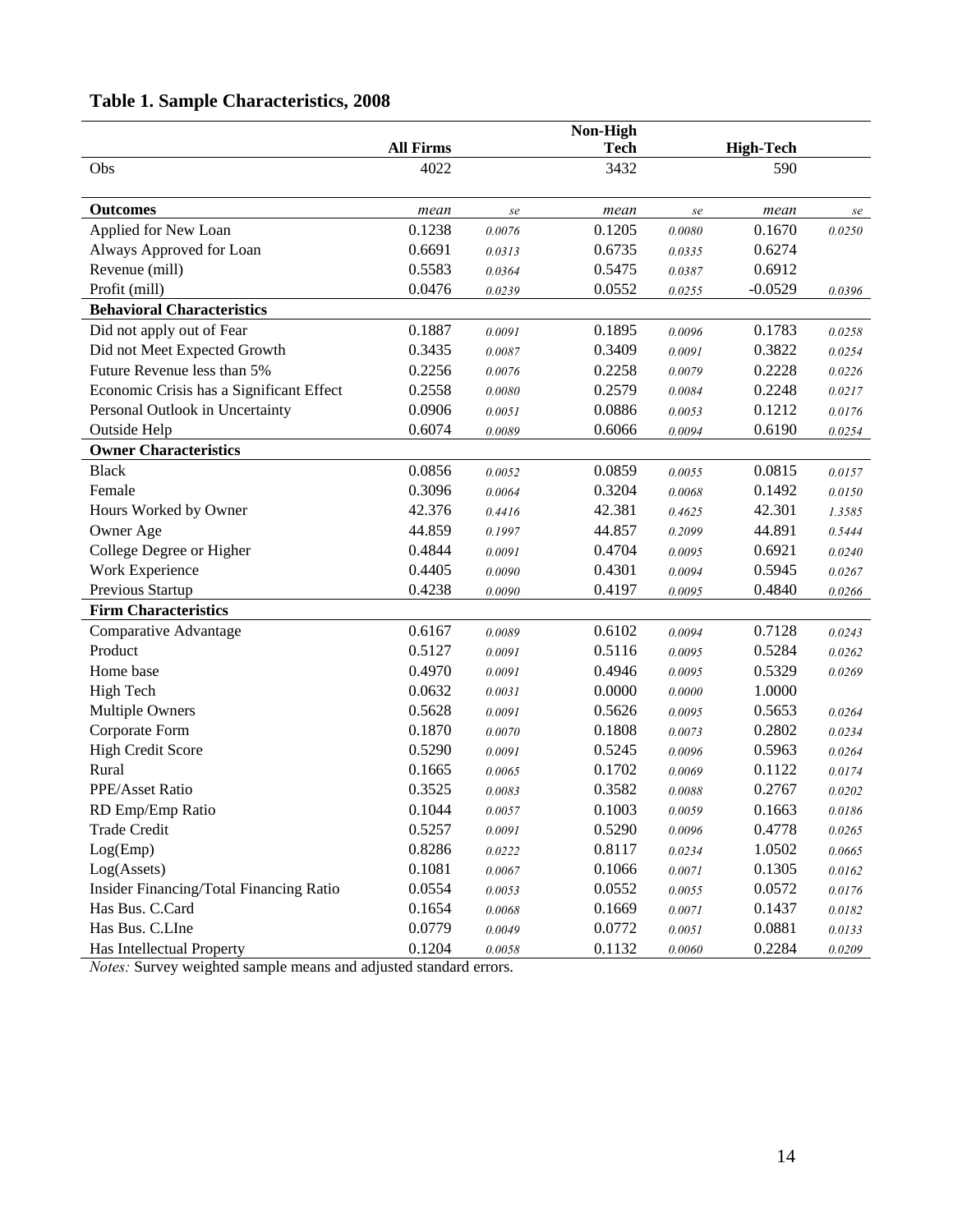|                                          | (1)                  | (2)                     | (3)          | (4)                  | (5)          |
|------------------------------------------|----------------------|-------------------------|--------------|----------------------|--------------|
|                                          | All Years            | 2007                    | 2008         | 2008                 | 2008         |
| <b>VARIABLES</b>                         | App for Loan         | App for Loan            | App for Loan | App for Loan         | App for Loan |
|                                          |                      |                         |              |                      |              |
| Did not apply out of Fear                | $0.232**$            | $0.244*$                | 0.196        | 0.124                | 0.0505       |
|                                          | (0.0954)             | (0.135)                 | (0.131)      | (0.139)              | (0.152)      |
| interaction with high-tech               |                      |                         |              |                      | $0.888**$    |
|                                          |                      |                         |              |                      | (0.353)      |
| Did not Meet Expected Growth             |                      |                         |              | $-0.175$             | $-0.221*$    |
|                                          |                      |                         |              | (0.127)              | (0.134)      |
| interaction with high-tech               |                      |                         |              |                      | 0.312        |
|                                          |                      |                         |              |                      | (0.360)      |
| Future Revenue less than 5%              |                      |                         |              | $-0.130$             | $-0.109$     |
|                                          |                      |                         |              | (0.127)              | (0.131)      |
| interaction with high-tech               |                      |                         |              |                      | $-0.829*$    |
|                                          |                      |                         |              |                      | (0.463)      |
| Economic Crisis has a Significant Effect |                      |                         |              | $0.336***$           | $0.350***$   |
|                                          |                      |                         |              | (0.127)              | (0.134)      |
| interaction with high-tech               |                      |                         |              |                      | 0.0900       |
|                                          |                      |                         |              |                      | (0.339)      |
| Personal Outlook in Uncertainty          |                      |                         |              | 0.0887               | 0.138        |
|                                          |                      |                         |              | (0.146)              | (0.158)      |
| interaction with high-tech               |                      |                         |              |                      | $-0.156$     |
|                                          |                      |                         |              |                      | (0.380)      |
| <b>Outside Help</b>                      |                      |                         |              | $0.192*$             | 0.190        |
|                                          |                      |                         |              | (0.113)              | (0.121)      |
| interaction with high-tech               |                      |                         |              |                      | 0.307        |
|                                          |                      |                         |              |                      | (0.340)      |
| <b>Black</b>                             | $-0.123$             | $-0.111$                | $-0.0744$    | $-0.138$             | $-0.176$     |
|                                          | (0.158)              | (0.211)                 | (0.240)      | (0.254)              | (0.266)      |
| Female                                   | 0.0505               | $-0.0266$               | 0.145        | 0.163                | 0.208        |
|                                          | (0.0975)             | (0.138)                 | (0.133)      | (0.136)              | (0.136)      |
| Hours Worked by Owner                    | 0.00143              | 0.00254                 | $-0.000419$  | $-0.000628$          | 5.34e-05     |
|                                          | (0.00184)            | (0.00274)               | (0.00250)    | (0.00253)            | (0.00259)    |
|                                          | $-0.0213$            | $-0.0105$               | $-0.0363$    | $-0.0351$            | $-0.0315$    |
| Owner Age                                |                      |                         |              |                      |              |
|                                          | (0.0242)<br>0.000106 | (0.0346)<br>$-3.97e-06$ | (0.0347)     | (0.0350)<br>0.000221 | (0.0358)     |
| Age^2                                    |                      |                         | 0.000231     |                      | 0.000189     |
|                                          | (0.000257)           | (0.000371)              | (0.000366)   | (0.000370)           | (0.000379)   |
| <b>College Degree</b>                    | $0.259***$           | $0.366***$              | 0.116        | 0.101                | 0.0924       |
|                                          | (0.0918)             | (0.126)                 | (0.130)      | (0.131)              | (0.134)      |
| <b>Graduate Degree</b>                   | 0.183                | 0.237                   | 0.129        | 0.133                | 0.113        |
|                                          | (0.116)              | (0.161)                 | (0.166)      | (0.169)              | (0.174)      |
| Work Experience                          | 0.00303              | $-0.000655$             | 0.00565      | 0.00712              | 0.00823      |
|                                          | (0.00444)            | (0.00576)               | (0.00641)    | (0.00658)            | (0.00678)    |
| Previous Startup                         | $0.135*$             | 0.143                   | 0.126        | 0.140                | 0.135        |
|                                          | (0.0805)             | (0.115)                 | (0.114)      | (0.116)              | (0.116)      |
| Comparative Advantage                    | 0.0498               | $-0.00393$              | 0.0993       | 0.0743               | 0.0745       |
|                                          | (0.0886)             | (0.125)                 | (0.124)      | (0.126)              | (0.127)      |
| Product                                  | 0.0571               | 0.0816                  | $-0.0127$    | $-0.0130$            | 0.0336       |
|                                          | (0.0926)             | (0.120)                 | (0.123)      | (0.124)              | (0.131)      |
| Home base                                | 0.0685               | $-0.0104$               | 0.195        | $0.214*$             | 0.207        |

# **Table 2. Probit regressions, Loan Demand**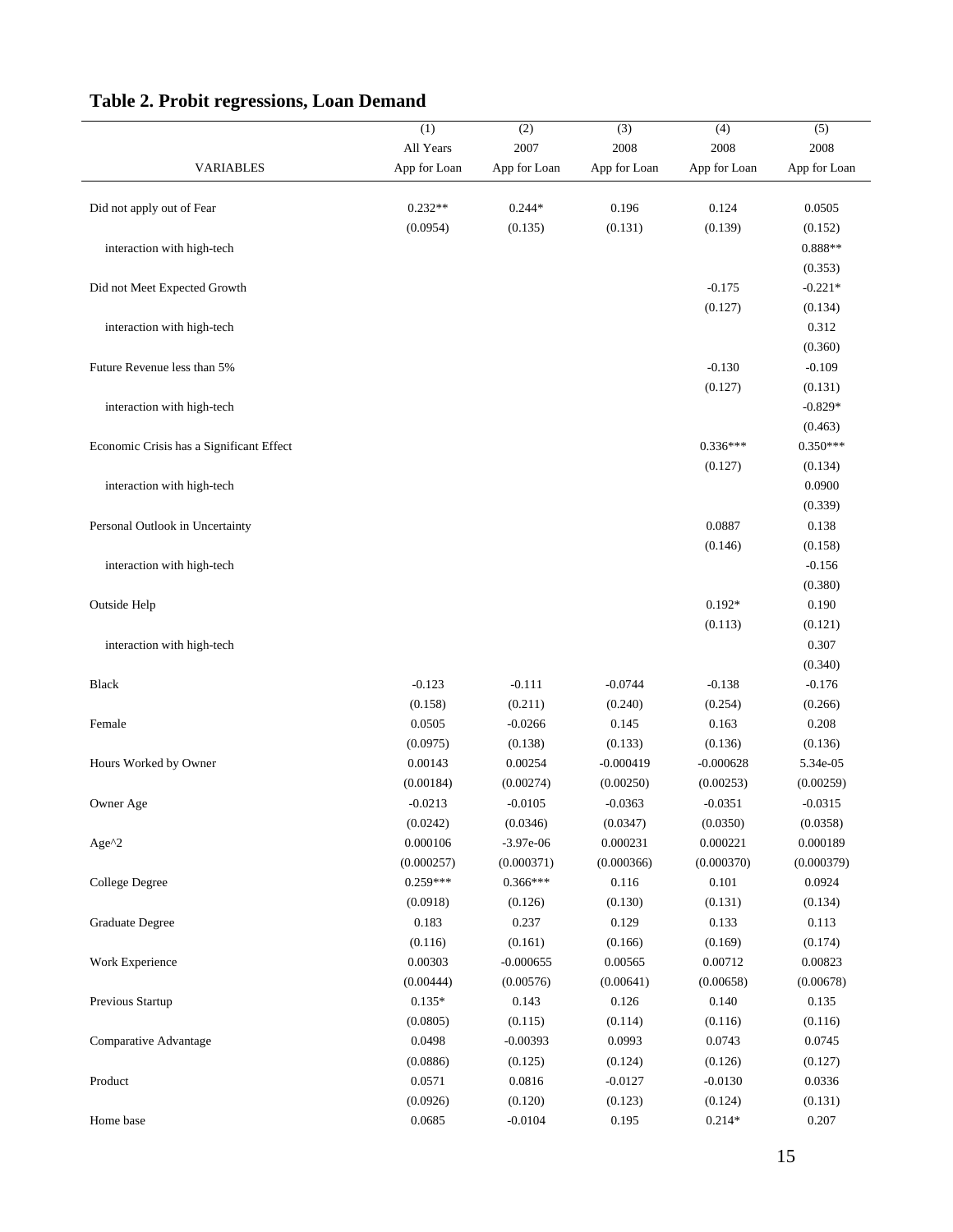|                                         | (0.0867)    | (0.121)      | (0.121)     | (0.120)    | (0.129)    |
|-----------------------------------------|-------------|--------------|-------------|------------|------------|
| High Tech                               | $0.259*$    | 0.0990       | 0.232       | 0.254      | 0.179      |
|                                         | (0.135)     | (0.153)      | (0.193)     | (0.192)    | (0.519)    |
| <b>Multiple Owners</b>                  | $0.227***$  | $0.271**$    | 0.202       | 0.187      | 0.164      |
|                                         | (0.0846)    | (0.117)      | (0.124)     | (0.124)    | (0.125)    |
| Corporate Form                          | 0.124       | $-0.0319$    | $0.321***$  | $0.316***$ | $0.307**$  |
|                                         | (0.0853)    | (0.120)      | (0.120)     | (0.121)    | (0.123)    |
| Medium Credit Score                     | $-0.0179$   | $-0.0918$    | $-0.000553$ | 0.0277     | 0.0809     |
|                                         | (0.107)     | (0.147)      | (0.155)     | (0.156)    | (0.169)    |
| interaction with high-tech              |             |              |             |            | $-0.154$   |
|                                         |             |              |             |            | (0.463)    |
| <b>High Credit Score</b>                | 0.0612      | $-0.136$     | 0.231       | 0.228      | $0.279*$   |
|                                         | (0.103)     | (0.144)      | (0.147)     | (0.147)    | (0.159)    |
| interaction with high-tech              |             |              |             |            | $-0.149$   |
|                                         |             |              |             |            | (0.427)    |
| Previous Revenue                        | 0.0598*     | 0.0734       | 0.0534      | 0.0525     | 0.0755     |
|                                         | (0.0346)    | (0.0580)     | (0.0415)    | (0.0418)   | (0.0472)   |
| interaction with high-tech              |             |              |             |            | $-0.0925$  |
|                                         |             |              |             |            | (0.0730)   |
| Previous Profit                         | 0.0228      | $0.00840***$ | 0.0332      | 0.0331     | $-0.102$   |
|                                         | (0.110)     | (0.00245)    | (0.143)     | (0.145)    | (0.237)    |
| interaction with high-tech              |             |              |             |            | 0.294      |
|                                         |             |              |             |            | (0.291)    |
| Has Intellectual Property               | $-0.0443$   | $-0.202$     | 0.138       | 0.119      | 0.161      |
|                                         | (0.0954)    | (0.139)      | (0.132)     | (0.133)    | (0.141)    |
| interaction with high-tech              |             |              |             |            | $-0.432$   |
|                                         |             |              |             |            | (0.344)    |
| Rural                                   | $0.190*$    | $-0.00934$   | $0.362**$   | $0.397***$ | $0.434***$ |
|                                         | (0.101)     | (0.142)      | (0.143)     | (0.144)    | (0.146)    |
| PPE/Asset Ratio                         | $0.215*$    | 0.178        | 0.319*      | $0.323*$   | $0.331*$   |
|                                         | (0.126)     | (0.180)      | (0.174)     | (0.177)    | (0.181)    |
| RD Emp/Emp Ratio                        | 0.0370      | $-0.00371$   | 0.0930      | 0.0504     | 0.0843     |
|                                         | (0.114)     | (0.138)      | (0.169)     | (0.172)    | (0.179)    |
| <b>Trade Credit</b>                     | $0.388***$  | $0.506***$   | $0.284**$   | $0.237**$  | $0.248**$  |
|                                         | (0.0866)    | (0.116)      | (0.120)     | (0.120)    | (0.126)    |
| Log(Emp)                                | 0.00745     | 0.00528      | 0.0149      | 0.0157     | 0.00827    |
|                                         | (0.0480)    | (0.0634)     | (0.0678)    | (0.0680)   | (0.0704)   |
| Log(A <sub>s</sub> )                    | 0.156       | 0.0343       | $0.296**$   | $0.275*$   | $0.257*$   |
|                                         | (0.110)     | (0.174)      | (0.143)     | (0.146)    | (0.150)    |
| Insider Financing/Total Financing Ratio | 0.259       | $-0.0412$    | $0.598**$   | $0.727**$  | $0.781***$ |
|                                         | (0.187)     | (0.264)      | (0.278)     | (0.284)    | (0.285)    |
| Has Bus. C.Card                         | 0.0597      | 0.0757       | 0.0206      | $-0.0134$  | $-0.0157$  |
|                                         | (0.0845)    | (0.121)      | (0.117)     | (0.119)    | (0.120)    |
| Has Bus. C.LIne                         | $0.760***$  | $0.840***$   | $0.769***$  | $0.769***$ | $0.757***$ |
|                                         | (0.0957)    | (0.137)      | (0.135)     | (0.138)    | (0.138)    |
| Constant                                | $-1.351**$  | $-1.392*$    | $-1.272$    | $-1.387*$  | $-1.611*$  |
|                                         | (0.572)     | (0.782)      | (0.793)     | (0.799)    | (0.831)    |
| Industry F.E.s                          | $\mathbf Y$ | ${\bf N}$    | N           | ${\bf N}$  | Y          |
| Year F.E.s                              | $\mathbf Y$ | ${\bf N}$    | ${\bf N}$   | ${\bf N}$  | ${\bf N}$  |
| Observations                            | 2,329       | 1,170        | 1,159       | 1,149      | 1,149      |
|                                         |             |              |             |            |            |

*Notes:* (standard errors in parentheses):  $p < 0.10$ ,  $p < 0.05$ ,  $p < 0.01$ ;

Significance tests are two-tailed.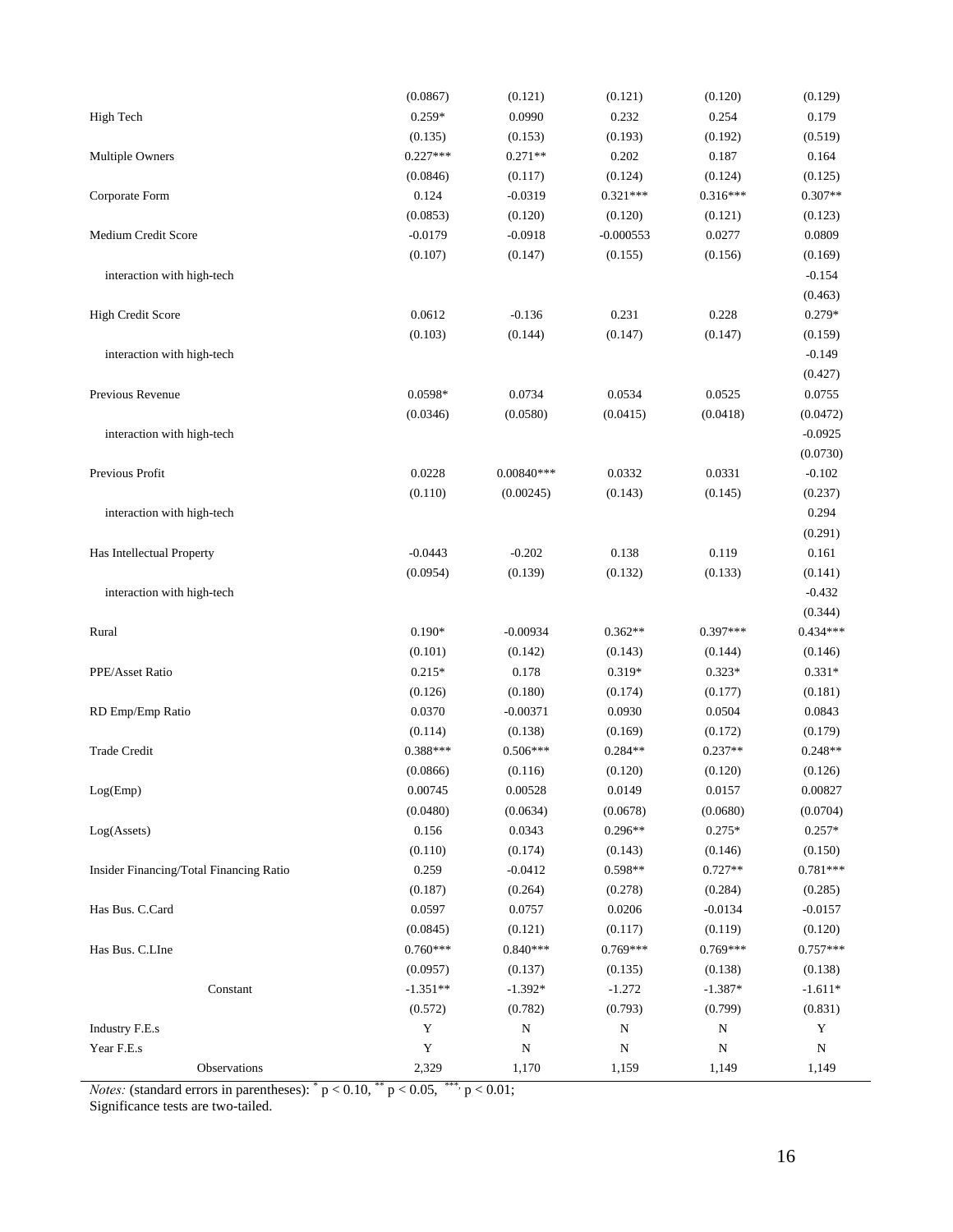|                                          | (1)                  | (2)                  | (3)                  | (4)                               | (5)                  |
|------------------------------------------|----------------------|----------------------|----------------------|-----------------------------------|----------------------|
|                                          | All Years            | 2007                 | 2008                 | 2008                              | 2008                 |
| <b>VARIABLES</b>                         | Approved             | Approved             | Approved             | Approved                          | Approved             |
|                                          |                      |                      |                      |                                   |                      |
| Did not apply out of Fear                | $-2.583***$          | $-4.039***$          | $-2.264***$          | $-2.313***$                       | $-11.18***$          |
|                                          | (0.352)              | (0.858)              | (0.370)              | (0.392)                           | (2.315)              |
| interaction with high-tech               |                      |                      |                      |                                   | $-4.006*$            |
|                                          |                      |                      |                      |                                   | (2.243)              |
| Did not Meet Expected Growth             |                      |                      |                      | $-0.112$                          | 0.746                |
|                                          |                      |                      |                      | (0.349)                           | (0.838)              |
| interaction with high-tech               |                      |                      |                      |                                   | $-6.711***$          |
|                                          |                      |                      |                      |                                   | (2.279)              |
| Future Revenue less than 5%              |                      |                      |                      | $1.003***$                        | 7.311***             |
|                                          |                      |                      |                      | (0.345)                           | (2.465)              |
| interaction with high-tech               |                      |                      |                      |                                   | $-10.40***$          |
|                                          |                      |                      |                      |                                   | (3.688)              |
| Economic Crisis has a Significant Effect |                      |                      |                      | $-0.197$                          | $-5.619***$          |
|                                          |                      |                      |                      | (0.337)                           | (1.829)              |
| interaction with high-tech               |                      |                      |                      |                                   | 11.85***             |
|                                          |                      |                      |                      |                                   | (3.007)              |
| Personal Outlook in Uncertainty          |                      |                      |                      | $-0.570$                          | 2.127*               |
|                                          |                      |                      |                      | (0.369)                           | (1.191)              |
| interaction with high-tech               |                      |                      |                      |                                   | $-14.11***$          |
|                                          |                      |                      |                      |                                   | (3.440)              |
| <b>Outside Help</b>                      |                      |                      |                      | 0.0975                            | $1.602**$            |
|                                          |                      |                      |                      | (0.303)                           | (0.663)              |
| interaction with high-tech               |                      |                      |                      |                                   | 3.729**              |
|                                          |                      |                      |                      |                                   | (1.847)              |
| <b>Black</b>                             | $-0.263$             | 1.217                | $-0.476$             | $-0.191$                          | $-7.875***$          |
|                                          | (0.600)              | (0.895)              | (0.870)              | (0.860)                           | (2.749)              |
| Female                                   | $-0.912***$          | $-1.433**$           | $-0.987***$          | $-1.030***$                       | $-0.996$             |
|                                          | (0.273)              | (0.648)              | (0.336)              | (0.328)                           | (1.143)              |
| Hours Worked by Owner                    | $-0.0176***$         | $-0.0192*$           | $-0.0225***$         | $-0.0247***$                      | $-0.0247$            |
|                                          | (0.00566)            | (0.0101)             | (0.00835)            | (0.00759)                         | (0.0228)             |
| Owner Age                                | $-0.0205$            | $-0.0182$            | $-0.281**$           | $-0.310**$                        | $-0.471$             |
|                                          | (0.0849)             | (0.127)              | (0.136)              | (0.140)                           | (0.400)              |
| Age^2                                    | 6.20e-05             | $-0.000108$          | $0.00329**$          | $0.00355**$                       | 0.00491              |
|                                          | (0.000967)           | (0.00136)            | (0.00156)            | (0.00162)                         | (0.00464)            |
| College Degree                           | 0.0878               | 0.653                | 0.266                | 0.228                             | $2.431**$            |
|                                          | (0.282)              | (0.505)              | (0.359)              | (0.337)                           | (1.169)              |
| <b>Graduate Degree</b>                   | $-0.377$             | $-0.225$             | 0.0153               | $-0.134$                          | 1.215                |
|                                          | (0.393)              | (0.531)              | (0.471)              | (0.511)<br>0.0236                 | (0.872)              |
| Work Experience                          | 0.0185               | 0.0174               | 0.0126               |                                   | $0.112**$            |
|                                          | (0.0127)             | (0.0247)             | (0.0177)             | (0.0177)                          | (0.0477)<br>3.073*** |
| Previous Startup                         | 0.323                | 0.670                | 0.0252               | 0.145                             |                      |
|                                          | (0.262)<br>0.217     | (0.504)<br>$0.977*$  | (0.287)              | (0.310)                           | (0.994)<br>1.414***  |
| Comparative Advantage                    |                      |                      | $-0.103$             | $-0.0211$                         |                      |
|                                          | (0.258)<br>0.799***  | (0.529)<br>$0.876**$ | (0.307)              | (0.333)                           | (0.500)<br>4.944***  |
| Product                                  |                      |                      | 0.557                | 0.506                             |                      |
|                                          | (0.304)<br>$0.743**$ | (0.441)<br>0.897     | (0.349)<br>$0.865**$ | (0.378)<br>$0.660\ensuremath{^*}$ | (1.289)<br>4.643***  |
| Home base                                |                      |                      |                      |                                   |                      |

# **Table 3. Probit regressions, Loan Approval**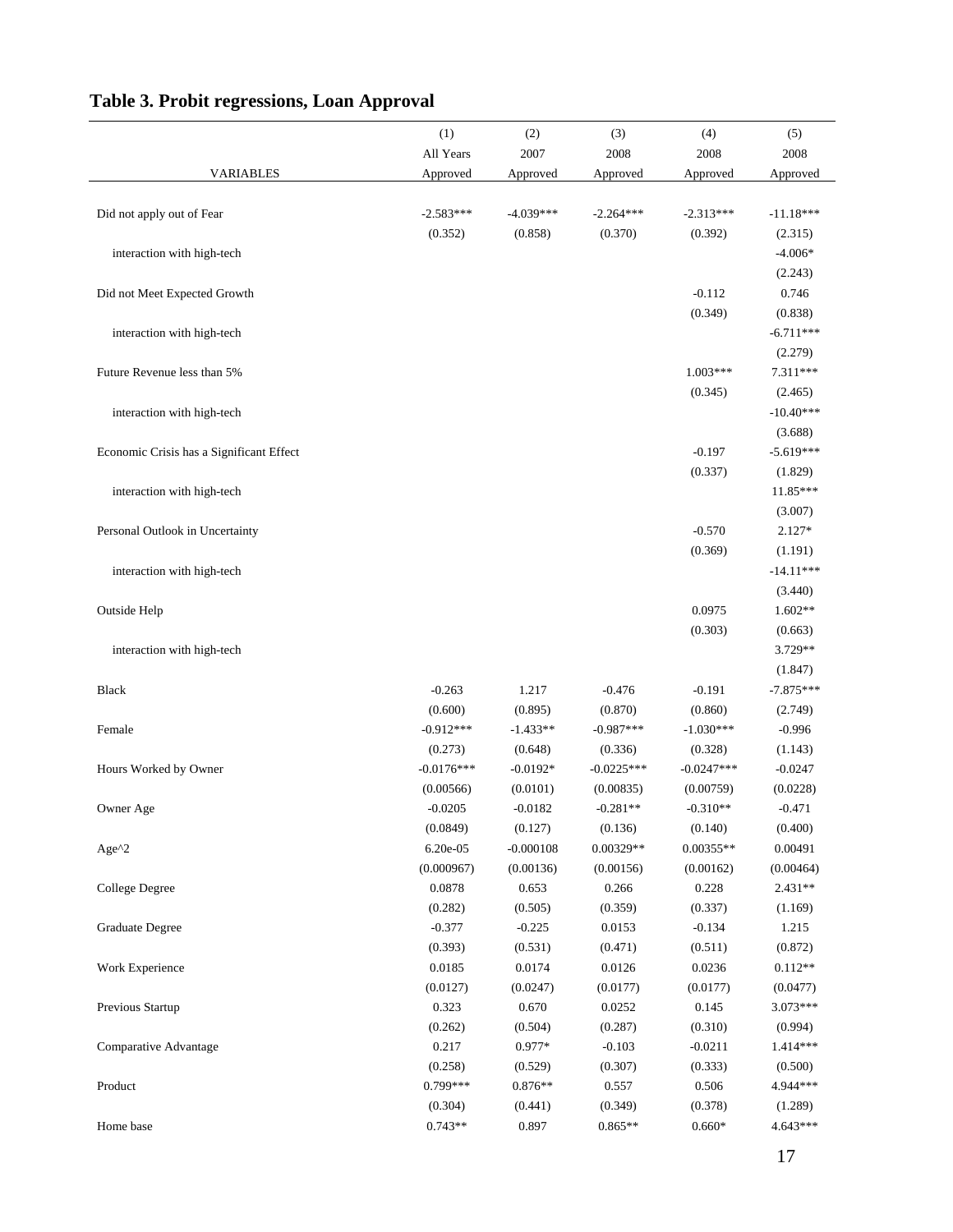|                            | (0.298)     | (0.610)     | (0.383)     | (0.375)     | (1.156)     |
|----------------------------|-------------|-------------|-------------|-------------|-------------|
| High Tech                  | $-1.815***$ | $-2.410***$ | $-0.609$    | $-0.709$    | 0.0799      |
|                            | (0.410)     | (0.542)     | (0.464)     | (0.467)     | (2.814)     |
| Multiple Owners            | $0.424*$    | 0.359       | 0.549       | 0.584       | 1.271       |
|                            | (0.246)     | (0.389)     | (0.351)     | (0.377)     | (0.796)     |
| Corporate Form             | $0.405*$    | 0.0411      | 1.006***    | $1.001***$  | 5.682***    |
|                            | (0.239)     | (0.367)     | (0.327)     | (0.331)     | (1.234)     |
| Medium Credit Score        | 0.578       | 1.245**     | 0.187       | 0.344       | 1.813       |
|                            | (0.395)     | (0.602)     | (0.481)     | (0.464)     | (1.278)     |
| interaction with high-tech |             |             |             |             | $12.62***$  |
|                            |             |             |             |             | (3.579)     |
| <b>High Credit Score</b>   | 0.466       | 0.562       | 0.276       | 0.221       | 2.802**     |
|                            | (0.291)     | (0.509)     | (0.352)     | (0.335)     | (1.405)     |
| interaction with high-tech |             |             |             |             | $-1.790$    |
|                            |             |             |             |             | (1.582)     |
| Previous Revenue           | 0.0777      | $-0.0179$   | $0.161*$    | 0.154       | 0.0228      |
|                            | (0.0762)    | (0.0873)    | (0.0945)    | (0.120)     | (0.252)     |
| interaction with high-tech |             |             |             |             | 0.606       |
|                            |             |             |             |             | (0.483)     |
| Previous Profit            | $1.033**$   | 0.361       | $2.061**$   | 1.708**     | 8.161***    |
|                            | (0.430)     | (0.309)     | (0.830)     | (0.791)     | (2.617)     |
| interaction with high-tech |             |             |             |             | 5.354*      |
|                            |             |             |             |             | (2.968)     |
| Has Intellectual Property  | 0.409       | 0.529       | 0.451       | $0.740**$   | 1.830       |
|                            | (0.261)     | (0.506)     | (0.341)     | (0.347)     | (1.306)     |
| interaction with high-tech |             |             |             |             | $-2.128$    |
|                            |             |             |             |             | (2.187)     |
| Constant                   | 2.518       | 3.632       | 7.729***    | 8.397***    | 8.185       |
|                            | (1.829)     | (2.913)     | (2.779)     | (3.022)     | (7.907)     |
| Industry F.E.s             | Y           | ${\bf N}$   | ${\bf N}$   | ${\bf N}$   | $\mathbf Y$ |
| Year F.E.s                 | Y           | ${\bf N}$   | $\mathbf N$ | $\mathbf N$ | $\mathbf N$ |
| Observations               | 515         | 257         | 269         | 266         | 261         |

*Notes:* (standard errors in parentheses):  $p < 0.10$ ,  $p < 0.05$ ,  $p < 0.01$ ;

Significance tests are two-tailed.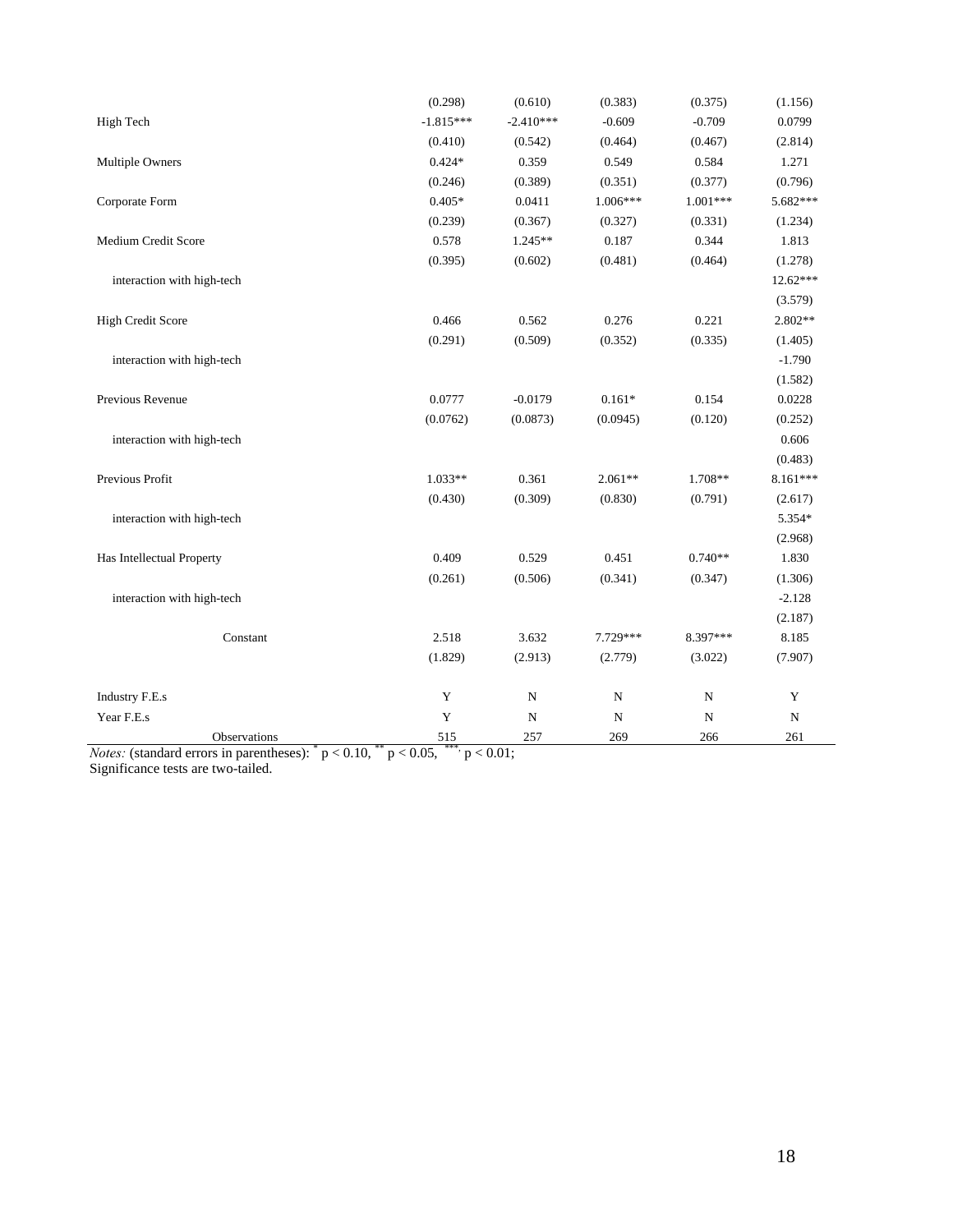|                    | (1)                 |                  | (2)                 |                  | (3)                 |                  | (4)                 |                  | (5)                 |                  |
|--------------------|---------------------|------------------|---------------------|------------------|---------------------|------------------|---------------------|------------------|---------------------|------------------|
| VARIABLES          | always_app<br>roved | $new\_lo$<br>ans | always_app<br>roved | $new\_lo$<br>ans | always_app<br>roved | $new\_lo$<br>ans | always_app<br>roved | $new\_lo$<br>ans | always_app<br>roved | $new\_lo$<br>ans |
|                    |                     |                  |                     |                  |                     |                  |                     |                  |                     |                  |
| high_credscore     | 0.00125             |                  | 0.00219             |                  | $-0.0250$           |                  | $-0.0269$           |                  | $-0.0611$           |                  |
|                    | (0.0460)            |                  | (0.0553)            |                  | (0.0655)            |                  | (0.0656)            |                  | (0.0721)            |                  |
| prev_revenue       | $-0.0239$           |                  | 0.00334             |                  | $-0.0266$           |                  | $-0.0283$           |                  | $-0.0216$           |                  |
|                    | (0.0197)            |                  | (0.0344)            |                  | (0.0188)            |                  | (0.0201)            |                  | (0.0206)            |                  |
| prev_netprofitloss | 0.0197              |                  | $0.343**$           |                  | $-0.0670$           |                  | $-0.0544$           |                  | $-0.0921$           |                  |
|                    | (0.102)             |                  | (0.161)             |                  | (0.0839)            |                  | (0.0849)            |                  | (0.0840)            |                  |
| prev_intp_d        | $-0.158***$         |                  | $-0.205**$          |                  | $-0.134**$          |                  | $-0.143**$          |                  | $-0.147**$          |                  |
|                    | (0.0555)            |                  | (0.0972)            |                  | (0.0642)            |                  | (0.0642)            |                  | (0.0690)            |                  |
| black              | $-0.303***$         |                  | $-0.345***$         |                  | $-0.325**$          |                  | $-0.357**$          |                  | $-0.257$            |                  |
|                    | (0.101)             |                  | (0.111)             |                  | (0.134)             |                  | (0.150)             |                  | (0.161)             |                  |
| female             | $-0.0206$           |                  | 0.0123              |                  | $-0.0237$           |                  | $-0.0333$           |                  | $-0.0473$           |                  |
|                    | (0.0569)            |                  | (0.0667)            |                  | (0.0699)            |                  | (0.0672)            |                  | (0.0716)            |                  |
| hours_own          | $-0.00259**$        |                  | $-0.00118$          |                  | $0.00504***$        |                  | $0.00524***$        |                  | $0.00583***$        |                  |
|                    | (0.00108)           |                  | (0.00137)           |                  | (0.00141)           |                  | (0.00144)           |                  | (0.00152)           |                  |
| age_own            | $-0.00285$          |                  | 0.0406              |                  | $-0.0117$           |                  | $-0.0101$           |                  | $-0.0152$           |                  |
|                    | (0.0174)            |                  | (0.0388)            |                  | (0.0246)            |                  | (0.0247)            |                  | (0.0257)            |                  |
| agesq              | 9.81e-05            |                  | $-0.000409$         |                  | 0.000189            |                  | 0.000170            |                  | 0.000227            |                  |
|                    | (0.000188)          |                  | (0.000429)          |                  | (0.000262)          |                  | 0.00                |                  | (0.000274)          |                  |
| colldeg            | $-0.00496$          |                  | 0.0170              |                  | 0.00634             |                  | $-0.00714$          |                  | $-0.0109$           |                  |
|                    | (0.0479)            |                  | (0.0647)            |                  | (0.0598)            |                  | (0.0573)            |                  | (0.0569)            |                  |
| high_exp           | $0.110**$           |                  | 0.0147              |                  | $0.117*$            |                  | $0.113*$            |                  | 0.0967              |                  |
|                    | (0.0505)            |                  | (0.0621)            |                  | (0.0665)            |                  | (0.0650)            |                  | (0.0656)            |                  |
| startup            | $-0.132***$         |                  | $-0.0324$           |                  | $-0.199***$         |                  | $-0.203***$         |                  | $-0.208***$         |                  |
|                    | (0.0422)            |                  | (0.0556)            |                  | (0.0558)            |                  | (0.0541)            |                  | (0.0552)            |                  |
| $compadv_0$        | $-0.0226$           |                  | $-0.119**$          |                  | 0.0821              |                  | 0.0800              |                  | 0.0568              |                  |
|                    | (0.0472)            |                  | (0.0555)            |                  | (0.0635)            |                  | (0.0618)            |                  | (0.0604)            |                  |
| product_0          | $0.114**$           |                  | 0.0834              |                  | 0.0893              |                  | 0.0902              |                  | 0.0958              |                  |
|                    | (0.0484)            |                  | (0.0619)            |                  | (0.0764)            |                  | (0.0775)            |                  | (0.0801)            |                  |
| homebase_0         | 0.0680              |                  | 0.0372              |                  | $0.147*$            |                  | $0.163**$           |                  | $0.155*$            |                  |
|                    | (0.0516)            |                  | (0.0647)            |                  | (0.0754)            |                  | (0.0792)            |                  | (0.0797)            |                  |
| hightech_0         | $-0.122$            |                  | $-0.239***$         |                  | $-0.0132$           |                  | $-0.0316$           |                  | $-0.407**$          |                  |
|                    | (0.0760)            |                  | (0.0792)            |                  | (0.0757)            |                  | (0.0756)            |                  | (0.203)             |                  |
| prev_team          | $-0.0268$           |                  | 0.0348              |                  | $-0.154**$          |                  | $-0.161**$          |                  | $-0.161**$          |                  |
|                    | (0.0501)            |                  | (0.0624)            |                  | (0.0695)            |                  | (0.0675)            |                  | (0.0687)            |                  |
| prev_corp          | 0.0490              |                  | $-0.0292$           |                  | $0.189***$          |                  | $0.192***$          |                  | $0.217***$          |                  |
|                    | (0.0508)            |                  | (0.0825)            |                  | (0.0637)            |                  | (0.0668)            |                  | (0.0703)            |                  |
| rural              | 0.0528              |                  | $-0.0223$           |                  | 0.0877              |                  | 0.102               |                  | 0.109               |                  |
|                    | (0.0526)            |                  | (0.0740)            |                  | (0.0663)            |                  | (0.0633)            |                  | (0.0665)            |                  |
| ppe_ratio          | 0.000390            |                  | 0.0590              |                  | 0.0513              |                  | 0.0334              |                  | 0.0287              |                  |

# **Table 4. Heckprobit results (two-stage with selection equation)**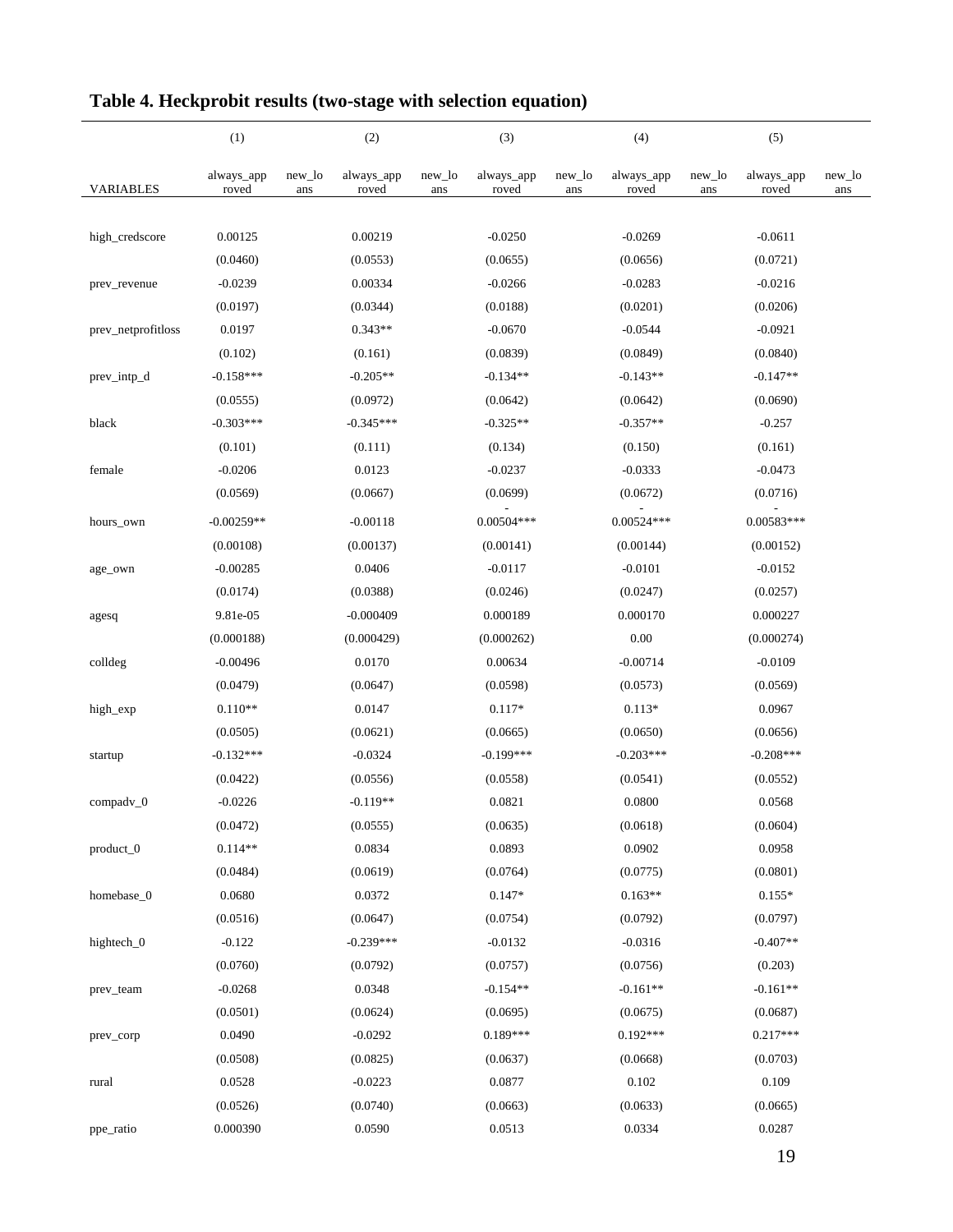|                                 | (0.0760)    | (0.0882)               | (0.0990)    | (0.101)     | (0.109)     |
|---------------------------------|-------------|------------------------|-------------|-------------|-------------|
| rd_emp                          | $-0.151***$ | $-0.172*$              | $-0.160***$ | $-0.175***$ | $-0.161**$  |
|                                 | (0.0472)    | (0.101)                | (0.0588)    | (0.0612)    | (0.0656)    |
| tradecredit                     | 0.0659      | $-0.0333$              | $0.190***$  | $0.201***$  | $0.198***$  |
|                                 | (0.0501)    | (0.0639)               | (0.0609)    | (0.0612)    | (0.0593)    |
| $ln$ _emp                       | 0.0144      | 0.0171                 | 0.0443      | 0.0547      | 0.0607      |
|                                 | (0.0343)    | (0.0521)               | (0.0400)    | (0.0401)    | (0.0402)    |
| ln_assets                       | $-0.0258$   | $-0.179*$              | 0.0371      | 0.0289      | 0.0286      |
|                                 | (0.0487)    | (0.105)                | (0.0333)    | (0.0345)    | (0.0370)    |
| prev_insiderfinanci<br>ng_ratio | $-0.251**$  | $-0.170$               | $-0.335**$  | $-0.367***$ | $-0.324**$  |
|                                 | (0.114)     | (0.153)                | (0.139)     | (0.130)     | (0.131)     |
| has_bus_ccard                   | $-0.140***$ | $-0.102$               | $-0.245***$ | $-0.236***$ | $-0.226***$ |
|                                 | (0.0464)    | (0.0636)               | (0.0690)    | (0.0740)    | (0.0746)    |
| has_bus_cline                   | 0.0604      | $0.108\ensuremath{^*}$ | 0.0688      | 0.0549      | 0.0678      |
|                                 | (0.0473)    | (0.0598)               | (0.0700)    | (0.0714)    | (0.0732)    |
| expected_growth                 |             |                        |             | 0.0697      | 0.0670      |
|                                 |             |                        |             | (0.0679)    | (0.0728)    |
| future_revenue                  |             |                        |             | $-0.0317$   | $-0.0472$   |
|                                 |             |                        |             | (0.0698)    | (0.0748)    |
| economy_effect                  |             |                        |             | $-0.0463$   | $-0.0394$   |
|                                 |             |                        |             | (0.0664)    | (0.0722)    |
| personal_outlook                |             |                        |             | 0.0190      | 0.0335      |
|                                 |             |                        |             | (0.0821)    | (0.0937)    |
| help_out                        |             |                        |             | 0.00164     | $-0.0201$   |
|                                 |             |                        |             | (0.0568)    | (0.0623)    |
| highXdidnotapply                |             |                        |             |             | $-0.222*$   |
|                                 |             |                        |             |             | (0.129)     |
| highXhigh_cred                  |             |                        |             |             | $0.499***$  |
|                                 |             |                        |             |             | (0.192)     |
| highXpre_rev                    |             |                        |             |             | $-0.0825**$ |
|                                 |             |                        |             |             | (0.0356)    |
| highXpre_prof                   |             |                        |             |             | $0.648***$  |
|                                 |             |                        |             |             | (0.208)     |
| highXpre_int                    |             |                        |             |             | 0.0262      |
|                                 |             |                        |             |             | (0.187)     |
| highXexpect                     |             |                        |             |             | 0.237       |
|                                 |             |                        |             |             | (0.159)     |
| highXfuture                     |             |                        |             |             | $0.316**$   |
|                                 |             |                        |             |             | (0.159)     |
| highXeconomy                    |             |                        |             |             | $-0.00628$  |
|                                 |             |                        |             |             | (0.166)     |
| highXpers_out                   |             |                        |             |             | $-0.0297$   |
|                                 |             |                        |             |             | (0.179)     |
| highXhelp_out                   |             |                        |             |             | 0.0575      |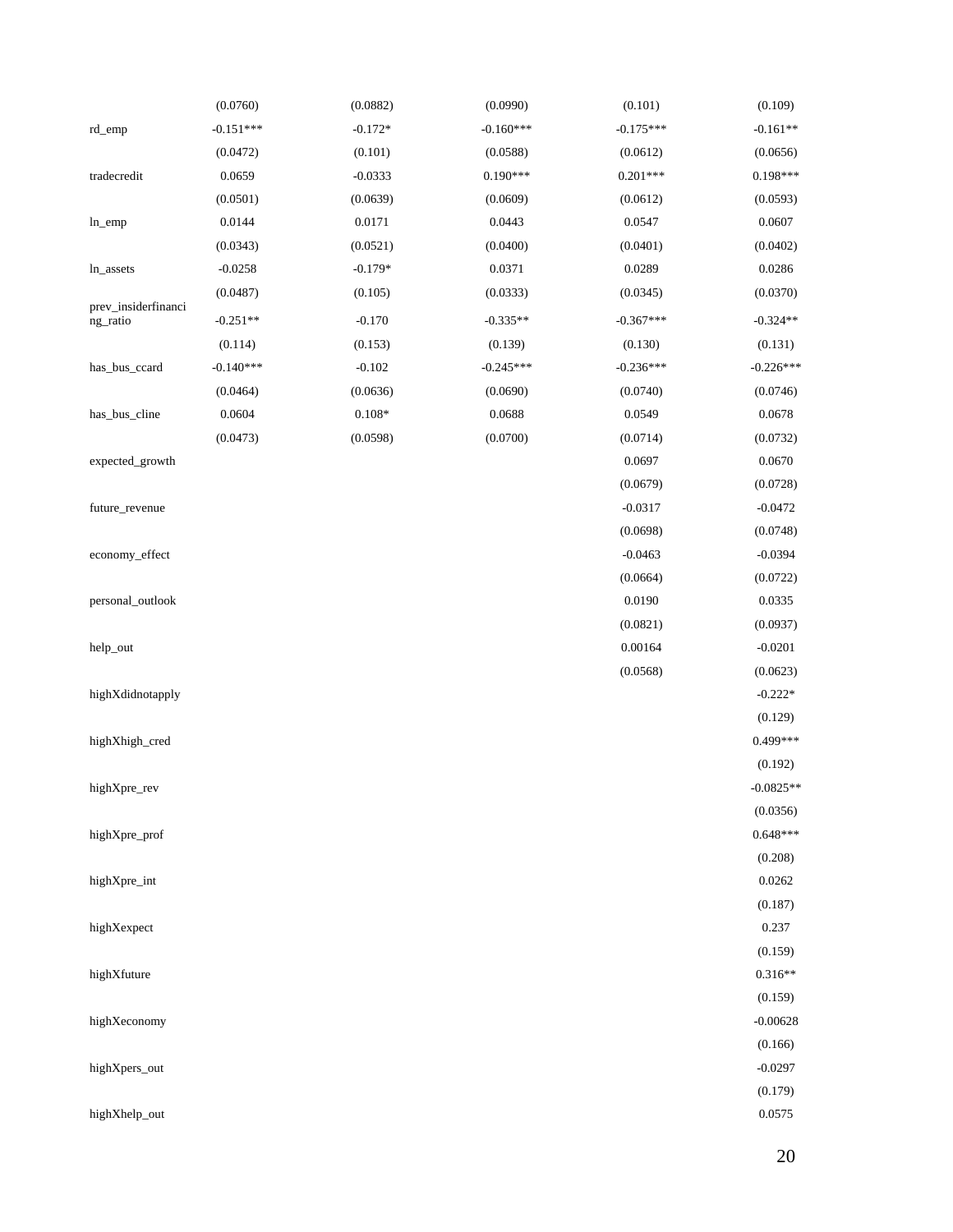|                    |           |                       |          |                           |           |                      |          |                        | (0.141)  |                        |
|--------------------|-----------|-----------------------|----------|---------------------------|-----------|----------------------|----------|------------------------|----------|------------------------|
| $Iyear_2008$       | $-0.0696$ |                       |          |                           |           |                      |          |                        |          |                        |
|                    | (0.0457)  |                       |          |                           |           |                      |          |                        |          |                        |
|                    |           | $0.644*$<br>$\gg \gg$ |          | $0.717*$                  |           | $0.622*$<br>$\gg k$  |          | 0.588*                 |          | $0.593*$               |
| didnotapply        |           |                       |          | $\ast$                    |           |                      |          | $\ast$                 |          | $\ast\ast$             |
|                    |           | (0.071)               |          | (0.088)                   |           | (0.088)              |          | (0.074)                |          | (0.073)                |
|                    |           | 3)                    |          | 3)                        |           | (0)                  |          | (0)                    |          | 8)                     |
| prev_bankloan_rati |           | 0.347*<br>$\ast$      |          |                           |           | $0.322*$<br>$\ast$   |          | $0.276*$<br>$\ast$     |          | $0.259*$<br>$\ast$     |
| $\mathbf{o}$       |           |                       |          | $0.275*$                  |           |                      |          |                        |          |                        |
|                    |           | (0.090)               |          |                           |           |                      |          |                        |          |                        |
|                    |           | 8)                    |          | (0.149)                   |           | (0.126)              |          | (0.107)                |          | (0.109)                |
|                    |           |                       |          |                           |           |                      |          |                        |          |                        |
|                    |           | 1.383*<br>$\ast\ast$  |          | $1.411*$<br>$\ast$        |           | 1.355*<br>$\ast\ast$ |          | 1.709*<br>$\ast$       |          | 1.708*<br>$\ast$       |
| Constant           | $-0.0503$ |                       | $-1.126$ |                           | $-0.0162$ |                      | $-0.351$ |                        | $-0.215$ |                        |
|                    | (0.440)   | (0.039)<br>8)         | (0.961)  | (0.053)<br>6)             | (0.630)   | (0.057)<br>3)        | (0.650)  | (0.050)<br>3)          | (0.683)  | (0.050)<br>3)          |
|                    |           | 1.562*                |          | 1.890*                    |           | 1.578*               |          | 1.703*                 |          | 1.780*                 |
| athro              |           | $\ast$                |          | $\ast$                    |           | **                   |          | $\ast$                 |          | $\ast\ast$             |
|                    |           | (0.158)               |          | (0.344)                   |           | (0.189)              |          | (0.173)                |          | (0.202)                |
|                    |           |                       |          |                           |           |                      |          |                        |          |                        |
| Insigma            |           | 0.382*<br>$\ast\ast$  |          | $0.304*$<br>$\frac{1}{2}$ |           | $0.423*$<br>$\ast$   |          | $0.332*$<br>$\ast\ast$ |          | $0.326*$<br>$\ast\ast$ |
|                    |           | (0.074)               |          |                           |           | (0.082)              |          | (0.080)                |          | (0.088)                |
|                    |           | 8)                    |          | (0.125)                   |           | 3)                   |          | 8)                     |          | 9)                     |
| Observations       | 3,150     | 3,150                 | 1,626    | 1,626                     | 1,524     | 1,524                | 2,936    | 2,936                  | 2,936    | 2,936                  |

Significance tests are two-tailed.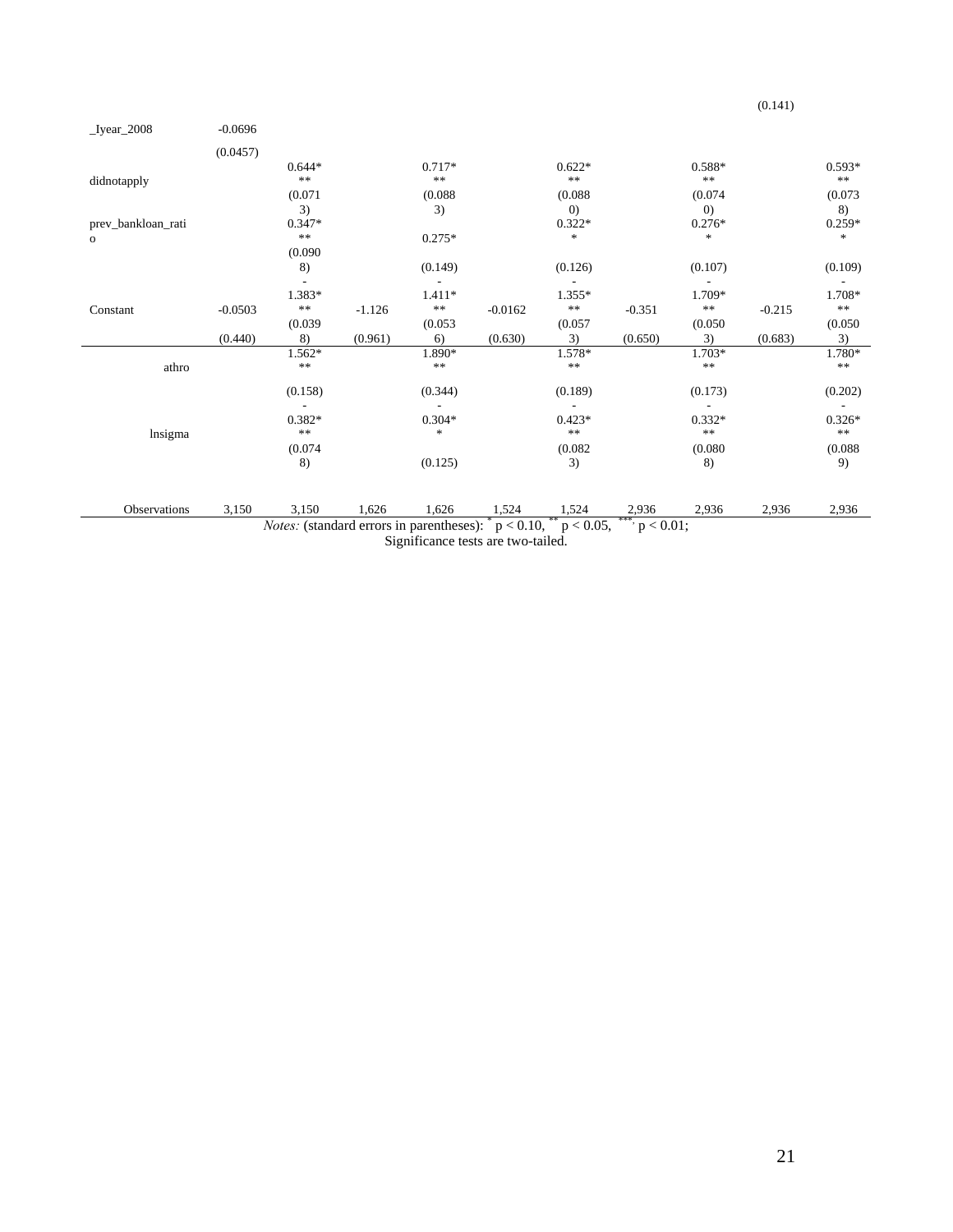## References

- Amit, Raphael, Lawrence Glosten, and Eitan Muller, 1990, Entrepreneurial ability, venture investments, and risk sharing, *Management Science* 36, 1233-1246.
- Ayyagari, Meghana, Asli Demirguc-Kunt, and Vojislav Maksimovic, 2010, Formal versus informal finance: Evidence from china, *Rev. Financ. Stud.*
- Ballou, Janice, Tom Barton, David Desroches, Frank Potter, E. J. Reedy, Alicia Robb, Scott A. Shane, and Zhanyun Zhao, 2008, The kauffman firm survey: Results from the baseline and first follow-up surveys, *<http://ssrn.com/abstract=1098173>*
- Beck, Thorsten, Asli Demirgüç-Kunt, and Vojislav Maksimovic, 2008, Financing patterns around the world: Are small firms different?, *Journal of Financial Economics* 89, 467-487.
- Benfratello, Luigi, Fabio Schiantarelli, and Alessandro Sembenelli, 2008, Banks and innovation: Microeconometric evidence on italian firms, *Journal of Financial Economics* 90.
- Berger, Allen N., and Gregory F. Udell, 1998, The economics of small business finance: The roles of private equity and debt markets in the financial growth cycle, *Journal of Banking & Finance* 22, 613-673.
- Bhide, Amar V., 2000. *The origin and evolution of new businesses* (Oxford University Press, Oxford ).
- Black, Sandra E., and Philip E. Strahan, 2002, Entrepreneurship and bank credit availability, *Journal of Finance* 57, 2807-2833.
- Cagetti, Marco, and Mariacristina De Nardi, 2006, Entrepreneurship, frictions, and wealth, *Journal of Political Economy* 114, 835-870.
- Casamatta, Catherine, 2003, Financing and advising: Optimal financial contracts with venture capitalists, *The Journal of Finance* 58, 2059-2085.
- Chava, Sudheer, and Amiyatosh Purnanandam, The effect of banking crisis on bank-dependent borrowers, *Journal of Financial Economics* In Press, Corrected Proof.
- Chemmanur, Thomas J., Shan He, and Debarshi K. Nandy, 2009, The going-public decision and the product market, *Rev. Financ. Stud.*
- Cole, Rebel A., 2008, What do we know about the capital structure of privately held firms? Evidence from the surveys of small business finance, [http://ssrn.com/paper=1013085.](http://ssrn.com/paper=1013085)
- Cosh, Andy, Douglas J. Cumming, and Alan Hughes, 2009, Outside entrepreneurial capital, *Economic Journal* 119, 1494-1533.
- Edelstein, Robert H., 1975, Improving the selection of credit risks: An analysis of a commercial bank minority lending program, *The Journal of Finance* 30, 37-55.
- Evans, David S., and Boyan Jovanovic, 1989, An estimated model of entrepreneurial choice under liquidity constraints, *Journal of Political Economy* 97, 808-827.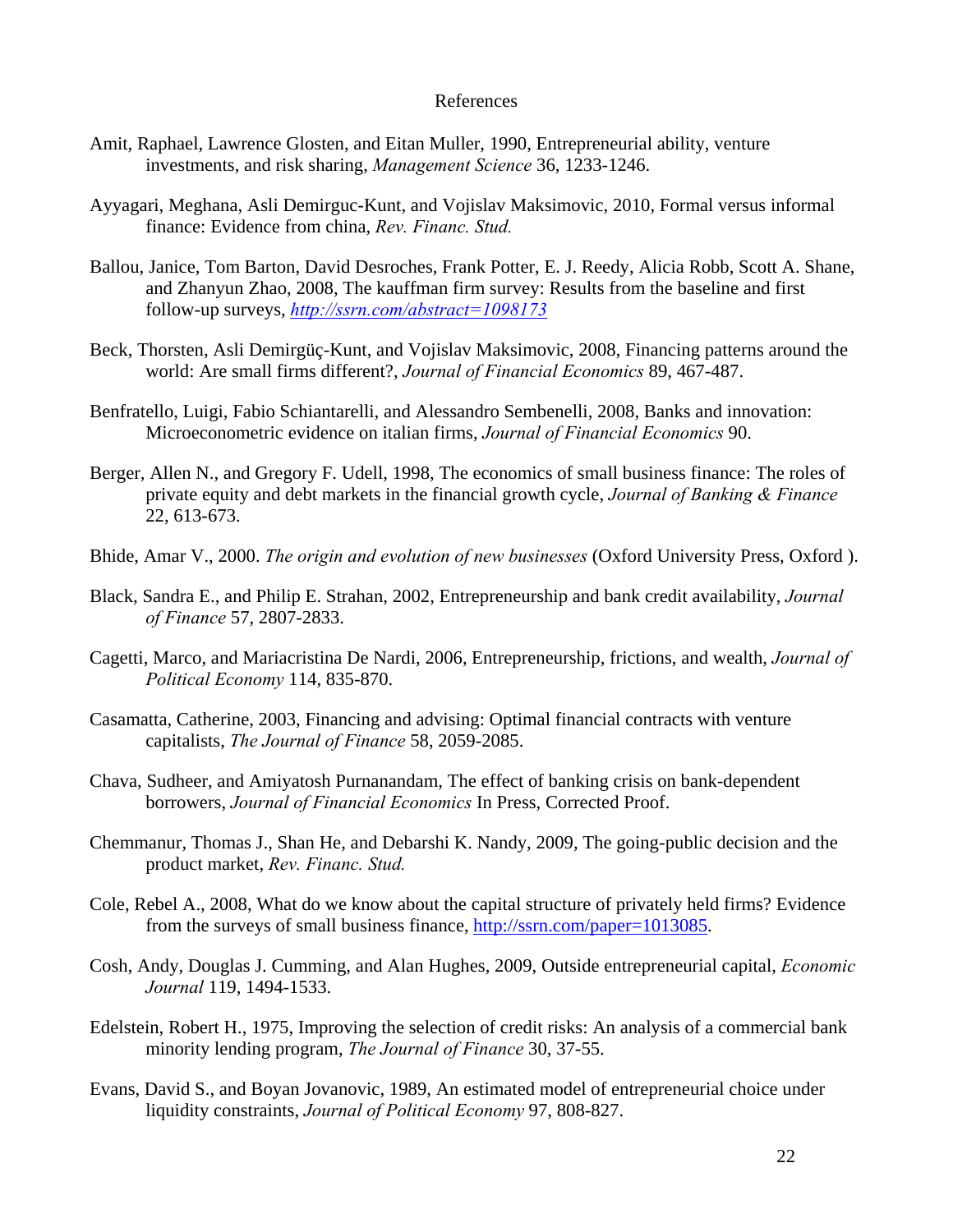- Gorton, Gary, and Andrew Winton, 2003, Chapter 8 financial intermediation, in M. Harris G.M. Constantinides, and R. M. Stulz, eds.: *Handbook of the economics of finance* (Elsevier).
- Haynes, George, and Scott R. Brown, 2009, An examination of financial patterns using the survey of small business finance, Small Business in Focus: Finance, A Compendium of Research by the Small Business Administration's Office of Advocacy (Washington, DC).
- Hecker, Daniel, 2005, High-tech employment: A naics based update, *Monthly Labor Review* 57-72.
- Hellmann, Thomas, 2006, Ipos, acquisitions, and the use of convertible securities in venture capital, *Journal of Financial Economics* 81, 649-679.
- Hellmann, Thomas, Laura Lindsey, and Manju Puri, 2008, Building relationships early: Banks in venture capital, *Rev. Financ. Stud.* 21, 513-541.
- Jensen, Michael C., and William H. Meckling, 1976, Theory of the firm: Managerial behavior, agency costs and ownership structure, *Journal of Financial Economics* 3, 305-360.
- Kaplan, Steven N., and Per Stromberg, 2003, Financial contracting theory meets the real world: An empirical analysis of venture capital contracts, *The Review of Economic Studies* 70, 281-315.
- Kaplan, Steven N., and Per Stromberg, 2004, Characteristics, contracts, and actions: Evidence from venture capitalist analyses, *The Journal of Finance* 59, 2177-2210.
- Kerr, William, and Ramana Nanda, 2009, Banking deregulations, financing constraints, and firm entry size, *National Bureau of Economic Research Working Paper Series* No. 15499.
- Landier, Augustin, and David Thesmar, 2009, Financial contracting with optimistic entrepreneurs, *Review of Financial Studies* 22, 117-150.
- Nanda, Ramana, 2008, Cost of external finance and selection into entrepreneurship, (SSRN).
- Parker, Simon C., 2009. *Economics of entrepreneurship* (Cambridge University Press, Cambridge).
- Reedy, E. J., and Alicia Robb, 2009, Comparisons between the kauffman firm survey and other business data
- Robb, Alicia, E. J. Reedy, Janice Ballou, David DesRoches, Frank Potter, and Zhanyun Zhao, 2010, An overview of the kauffman firm survey: Results from the 2004-2008 data, (Ewing Marion Kauffman Foundation).
- Schmidt, Klaus M., 2003, Convertible securities and venture capital finance, *Journal of Finance* 58, 1139-1166.
- Shane, Scott, 2008. *The illusions of entrepreneurship:The costly myths that entrepreneurs, investors, and policy makers live by* (Yale University Press, New Haven).
- Ueda, Masako, 2004, Banks versus venture capital: Project evaluation, screening, and expropriation, *Journal of Finance* 59, 601-621.